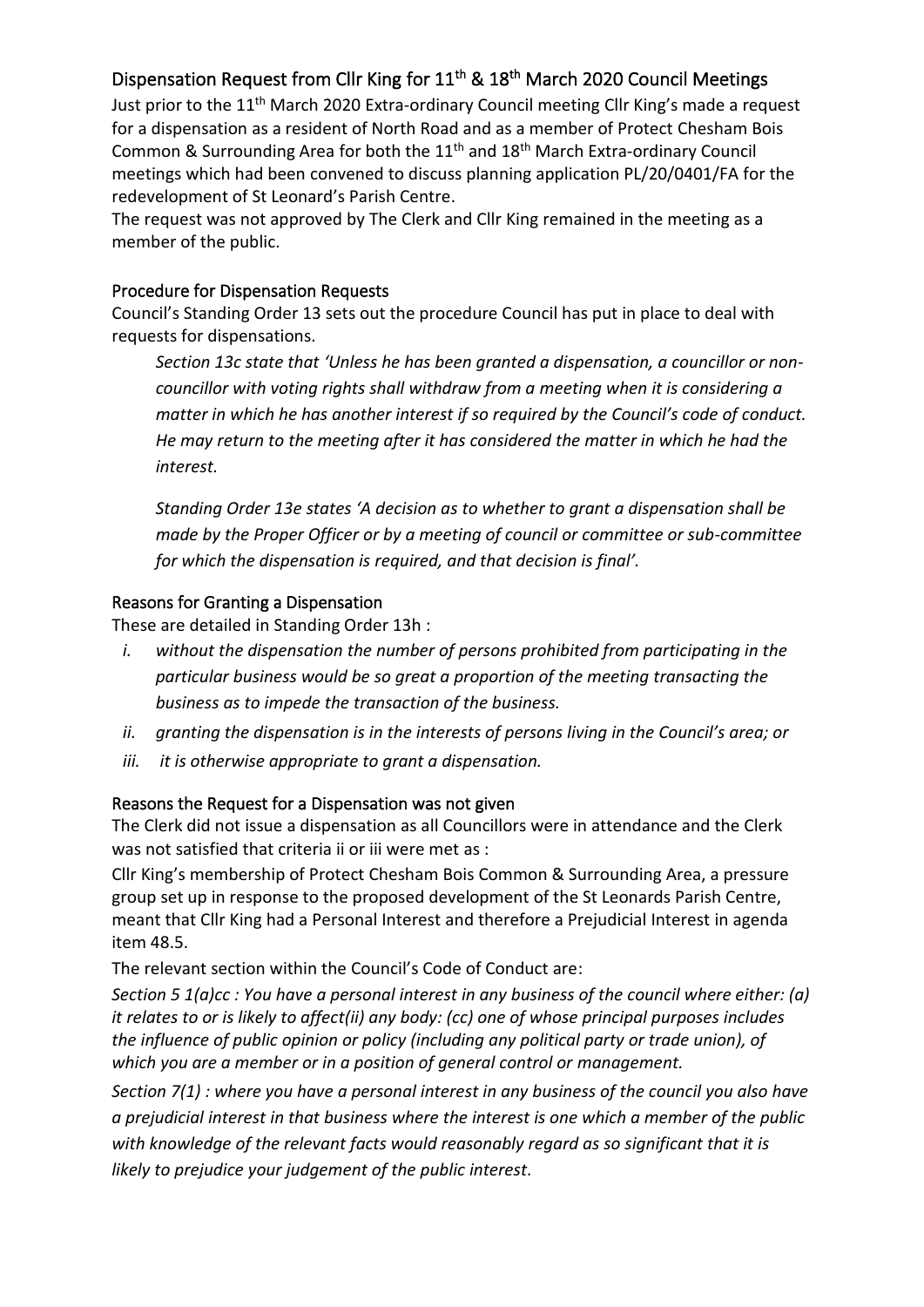## Response from Cllr King's legal advisor

A letter to the Clerk dated 15<sup>th</sup> March was received from Cllr King's legal advisor (copy attached) which requested that the decision to bar Cllr King from voting on this issue is contrary to S25 of the Localism Act 2011 which states that

*A decision-maker is not to be taken to have had, or to have appeared to have had, a closed mind when making the decision just because—*

- *(a) the decision-maker had previously done anything that directly or indirectly indicated what view the decision-maker took, or would or might take, in relation to a matter, and*
- *(b) the matter was relevant to the decision*

## Legal Advice Sought

Following receipt of the letter of 15<sup>th</sup> March the Clerk contacted Joanna Swift, Head of Legal & Democratic Services at CDC and Bucks & Milton Keynes Assoc of Local Councils for their legal advice who in turn forwarded the request to the legal department of the National Association of Local Councils:

Response from CDC Monitoring Officer:Whether a councillor has and declares a code interest is entirely a matter for them, as they hold the relevant information about their interests…..But a councillor could be the subject of a formal complaint if they fail to declare an interest at the meeting.

Response from NALC's Legal Department: Their response is attached for consideration.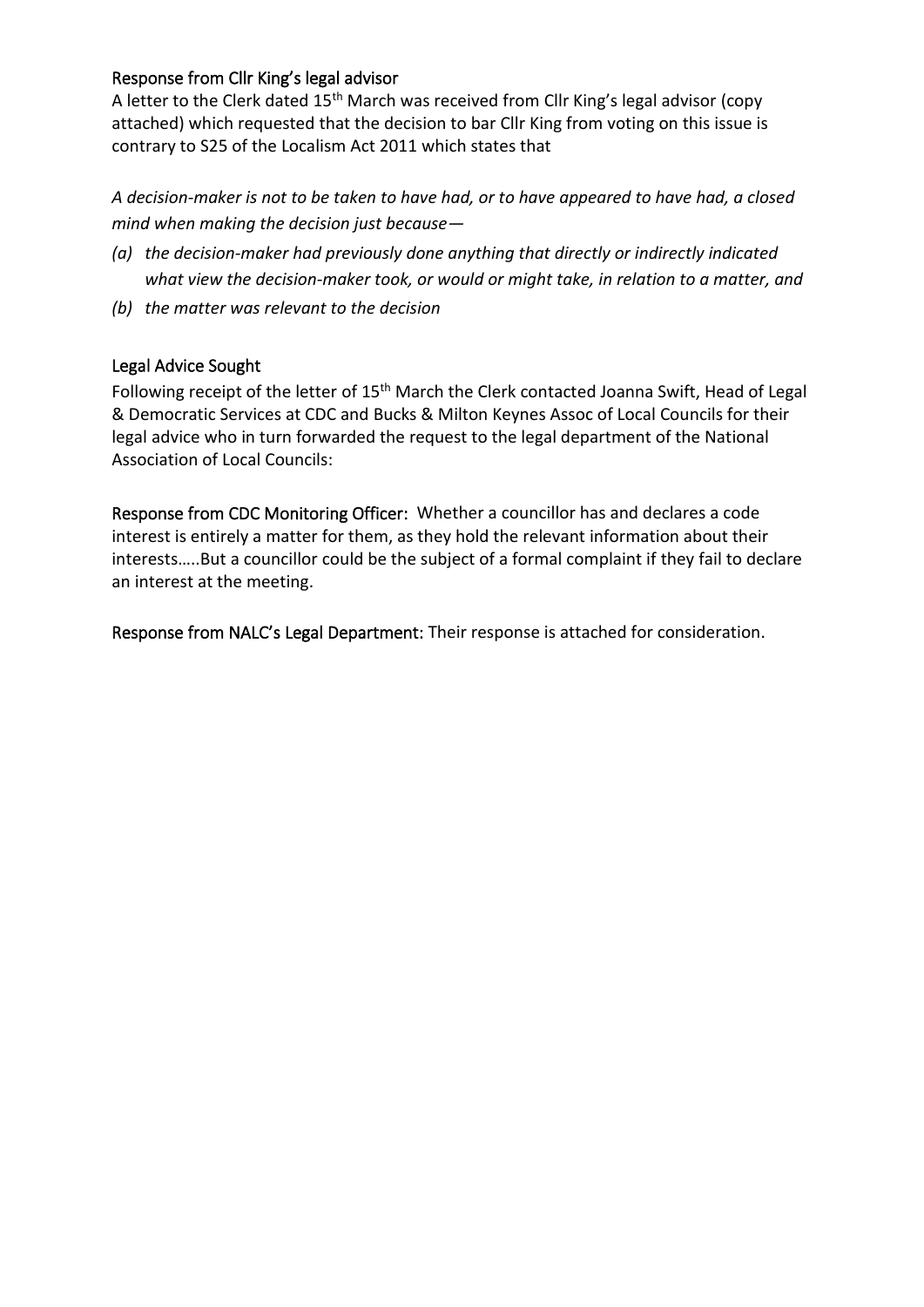## **Chesham Bois Parish Council Risk Assessment Management**

A Risk Assessment is a systematic general examination of working conditions, workplace activities and environmental factors that will enable Council to identify any and all potential inherent risks. Council will take all practical and necessary steps to reduce or eliminate risks, in so far as is practically and reasonably possible. This document has been produced to enable Council to assess the risks it faces and satisfy itself that it has taken adequate steps to minimise them.

| <b>Subject</b>                            | <b>Risk Identified</b>                                             | Level  | <b>Management/Control of Risk</b>                                                                                                                                                                                                                        | <b>Review/Assess/</b><br><b>Revise</b> |
|-------------------------------------------|--------------------------------------------------------------------|--------|----------------------------------------------------------------------------------------------------------------------------------------------------------------------------------------------------------------------------------------------------------|----------------------------------------|
| Precept                                   | Adequacy of precept<br>requirements                                | Low    | Council receive detailed budgets in the late autumn. Precept derived directly from this.<br>Expenditure against budget is reported to Council monthly.                                                                                                   | Existing<br>procedures are             |
|                                           | Requirements not submitted to<br>Chiltern District Council in time | Low    | Precept should be considered by Council before the deadline - deadline should be<br>ascertained from CDC asap.                                                                                                                                           | adequate                               |
|                                           | Amount not received by CBPC                                        | Low    | The Clerk informs Council when the monies are received.                                                                                                                                                                                                  |                                        |
| <b>Financial</b><br><b>Records</b>        | Inadequate records & financial<br>irregularities                   | Low    | The Council has Financial Regulations which sets out the requirements.                                                                                                                                                                                   | Reviewed<br>annually                   |
| <b>Bank &amp; Banking</b>                 | <b>Inadequate Checks</b>                                           | Low    | The Council has Financial Regulations which sets out the requirements for banking,<br>cheques and reconciliation of accounts.                                                                                                                            | Existing<br>procedures are<br>adequate |
|                                           | <b>Bank Errors</b>                                                 | Low    | The Clerk reconciles the bank accounts once a month when the statement arrives; any<br>problems/irregularities are dealt with immediately by informing the bank and awaiting<br>their correction.                                                        |                                        |
|                                           | Loss                                                               | Low    | Losses would result from a bank error and these would be immediately reported to the<br>bank. Possible losses from unauthorised access to the Council's bank account are<br>minimal.                                                                     |                                        |
|                                           | Charges                                                            | Low    | Bank statements are monitored and irregular bank charges queried.                                                                                                                                                                                        |                                        |
|                                           | Security                                                           | Medium | The Council has Financial Regulations which sets out the requirements.                                                                                                                                                                                   |                                        |
| Cash                                      | Loss through theft or<br>dishonesty                                | Low    | The Council has Financial Regulations which set out the requirements. Cash is<br>banked within 6 working days, access to petty cash is only open to the Clerk and is<br>regularly accounted for and balanced, receipts are provided for any expenditure. | Existing<br>procedures are<br>adequate |
| <b>Reporting &amp;</b><br><b>Auditing</b> | Information communication                                          | Low    | A budget monitoring statement is produced before each Council meeting with the<br>agenda and discussed and approved at the meeting. Financial information is a regular<br>Council agenda item.                                                           | Existing<br>procedures are<br>adequate |
|                                           | Compliance                                                         | Low    | Auditing takes place on an annual basis.                                                                                                                                                                                                                 |                                        |

## **Financial**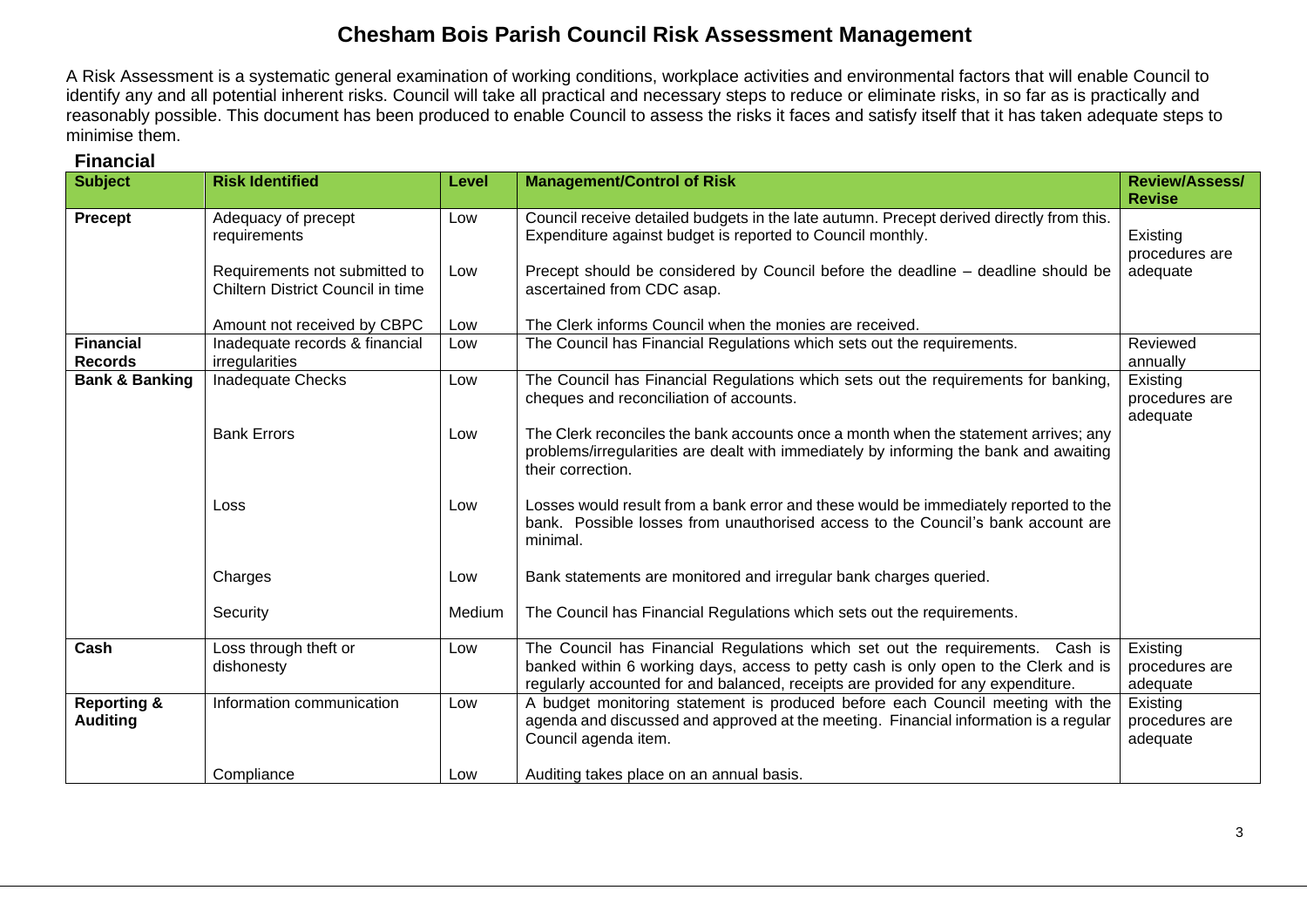| <b>Direct Costs</b><br><b>Overheads</b>         | Goods not supplied but billed                    | Low    | The Council has Financial Regulations which set out the requirements.                                                                                                                                                                                                                                                                    | Existing procedures are<br>adequate and Financial                        |
|-------------------------------------------------|--------------------------------------------------|--------|------------------------------------------------------------------------------------------------------------------------------------------------------------------------------------------------------------------------------------------------------------------------------------------------------------------------------------------|--------------------------------------------------------------------------|
| <b>Expenses</b><br><b>Debts</b>                 | Incorrect Invoicing                              | Low    | Prior to each Council meeting invoices are checked by the Clerk and allocated<br>a cost code. A payments schedule is circulated to Councillors prior to the<br>Council meeting and any Councillor can query an invoice with the Clerk. If<br>satisfactory the schedule is approved at the Council Meeting.                               | Regulations reviewed<br>annually                                         |
|                                                 | Cheque payable incorrect                         | Low    | The Clerk prepares the cheques. After the Council meeting at which the<br>payments are approved two Councillors will sign the cheque and initial the<br>cheque stub.                                                                                                                                                                     |                                                                          |
|                                                 | Electronic payment incorrect                     | Low    | The Clerk uploads the online payments and provides a copy of the payments<br>to be authorised online together with the invoices. After the meeting at which<br>the payments are approved two Councillors will sign the initial the online<br>payment list and log in to the banking system and authorise the payments.                   |                                                                          |
|                                                 | Loss of Stock                                    | Low    | The Council has only minimal stocks and these are monitored by the Clerk.                                                                                                                                                                                                                                                                |                                                                          |
|                                                 | <b>Unpaid Invoices</b>                           | Low    | Unpaid invoices due to Council are pursued by the Clerk on a regular basis.                                                                                                                                                                                                                                                              |                                                                          |
| <b>CPBC Run</b><br><b>Activities</b>            | <b>Risk of financial loss</b>                    | Low    | Activities previously held, such as the Village Fete, have been financed by stall<br>sales and sponsorship prior to the event. A maximum exposure is ascertained<br>and agreed prior to the event. If finance is not secured in advance there may<br>be some financial risk which would need to be covered by the Council's<br>reserves. | Existing procedures are<br>adequate                                      |
| Grants &<br>Support-<br>Payable                 | Power to pay /Authorisation of<br>Council to pay | Low    | All such expenditure goes through the required Council process of approval,<br>minuted and listed accordingly if a payment is made using S137 power of<br>expenditure. A grant application form has been devised to keep up to date<br>records of applications.                                                                          | Existing procedures are<br>adequate                                      |
| Grants-<br>receivable                           | Receipts of grants                               | Low    | The Council does not presently receive any regular grants. One off grants<br>come with terms and conditions to be satisfied and are monitored by the Clerk.                                                                                                                                                                              | Existing procedures are<br>adequate                                      |
| <b>Charges</b><br>/Rentals Payable              | Payments of charges, leases,<br>rentals          | Low    | The Council rents an office from St Leonards Parish Church; rent is paid bi-<br>annually in advance by standing order. Payments are reported to Council as<br>made.                                                                                                                                                                      | Existing procedures are<br>adequate                                      |
| <b>Charges</b><br>/Rentals<br><b>Receivable</b> | Receipts of charges, leases                      | Low    | Invoices for leases are issued in advance of rental period. The lease with The<br>Berkhamsted School for car parking on Common land off Copperkins Lane<br>requires submission of insurance details to Council on an annual basis. A<br>schedule of wayleaves payments is kept, updated and monitored by the Clerk.                      | Existing procedures are<br>adequate. Leases are<br>reviewed periodically |
| <b>Best Value/</b><br><b>Accountability</b>     | Work awarded incorrectly                         | Low    | The Council has Financial Regulations which set out the requirements for<br>awarding contracts.                                                                                                                                                                                                                                          | Existing procedures are<br>adequate                                      |
|                                                 | Overspend on services                            | Medium | If a problem was encountered with a contract the Clerk would investigate the<br>situation, check the quotation/tender, research the problem and report the<br>matter to the Council.                                                                                                                                                     |                                                                          |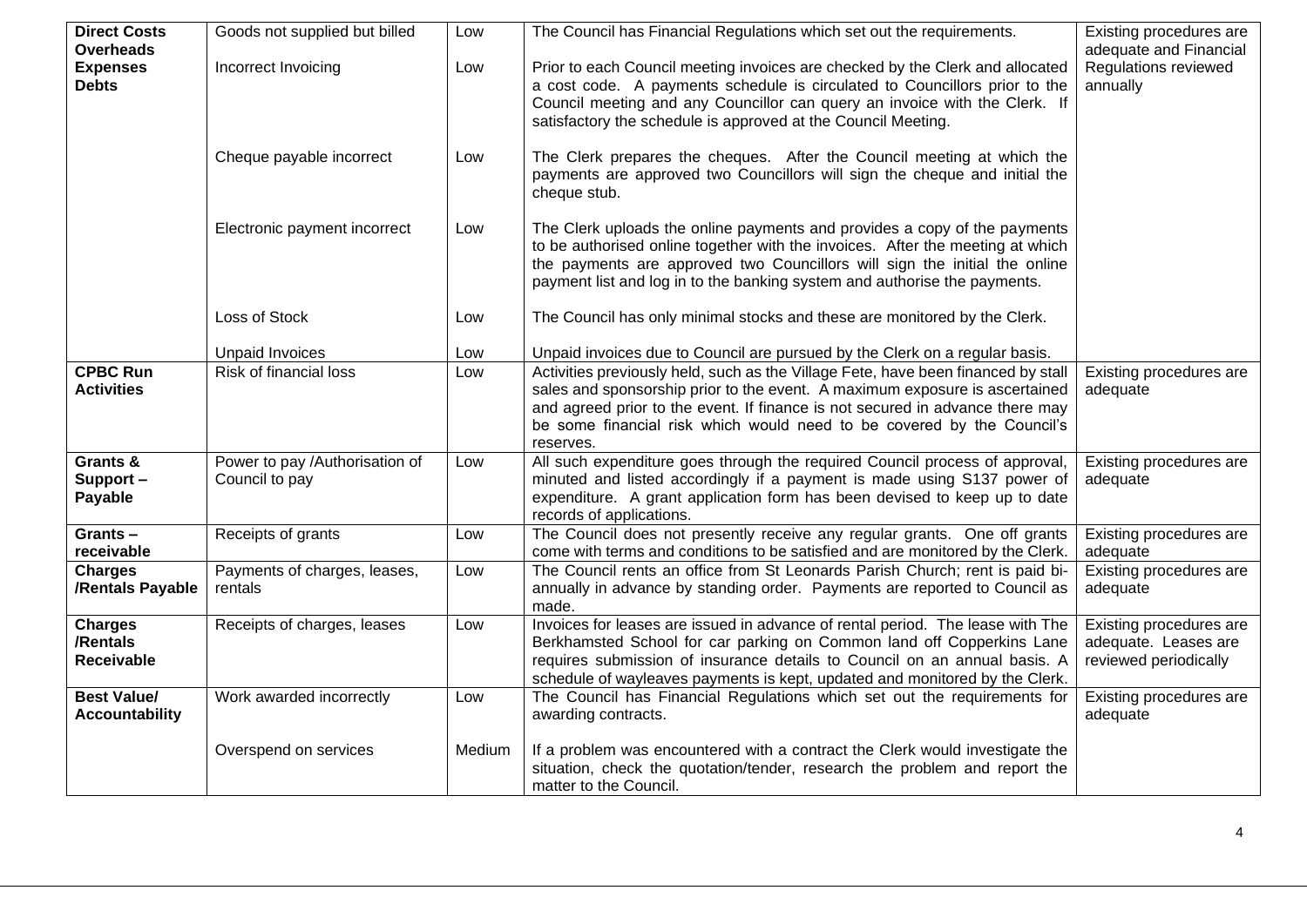| Salaries &<br><b>Associated</b><br><b>Costs</b> | Salary paid incorrectly<br>Wrong hours paid<br>Wrong rate paid/<br>False employee      | Low<br>Low<br>Low<br>Low | Payments of salaries are made by BACS methods provided that the instruction<br>for each payment is signed by two authorised bank signatories and are retained<br>and any payments are reported to Council as made.<br>The Council authorises the appointment of all employees. Council assess<br>Salary rates annually. Salary analysis and payslips are produced by the Clerk<br>on a monthly basis and are inspected at the Council meetings and signed. | Existing procedures are<br>adequate                 |
|-------------------------------------------------|----------------------------------------------------------------------------------------|--------------------------|------------------------------------------------------------------------------------------------------------------------------------------------------------------------------------------------------------------------------------------------------------------------------------------------------------------------------------------------------------------------------------------------------------------------------------------------------------|-----------------------------------------------------|
|                                                 | Wrong deductions of NI or Tax<br>Unpaid Tax & NI<br><b>Contributions to HM Revenue</b> | Low<br>Low<br>Low        | Tax and NI is worked out by the external payroll administrators. Payments are<br>made quarterly to the HM Revenue by the Clerk and are reported to Council as<br>made. The payroll administrators produce the Inland Revenue Annual Return<br>which is checked and approved by the Clerk and submitted by the payroll<br>administrators. Internal auditor carries out annual checks.                                                                       |                                                     |
| <b>Employees</b>                                | Fraud by staff                                                                         | Low                      | Financial risks are low as only the Clerk has access to the petty cash. The<br>requirements of Fidelity Guarantee insurance are adhered to with regards to<br>fraud.                                                                                                                                                                                                                                                                                       | Existing procedures are<br>adequate                 |
|                                                 | Health & safety                                                                        | Low                      | All employees to be provided with adequate direction and safety equipment<br>needed to undertake their roles. Regular risk assessment checks of<br>workplace carried out.                                                                                                                                                                                                                                                                                  |                                                     |
| <b>Election Costs</b>                           | Risk of an election cost                                                               | Low                      | Risk is higher in an election year. Estimated costs to be obtained from Chiltern<br>District Council and included in the budget if insufficient reserves in General<br>reserves.                                                                                                                                                                                                                                                                           | Existing procedures are<br>adequate                 |
| <b>VAT</b>                                      | Reclaiming/Charing                                                                     | Low                      | The Council has Financial Regulations that set out the requirements.                                                                                                                                                                                                                                                                                                                                                                                       | Existing procedures are<br>adequate                 |
| <b>Annual Returns</b>                           | Submit within time limits                                                              | Low                      | Employer's Annual return is completed and submitted online to HM Revenue<br>by the payroll administrators, having been approved by the Clerk.<br>The Financial Annual Return is completed by the internal auditor and Clerk,<br>approved by the Council and submitted to the External Auditor within the time<br>limits.                                                                                                                                   | Existing procedures are<br>adequate                 |
| <b>Legal Powers</b>                             | Illegal activity of payments                                                           | Low                      | All activity and payments within the powers of the Council to be resolved and<br>minuted at Council meetings.                                                                                                                                                                                                                                                                                                                                              | Existing procedures are<br>adequate                 |
| <b>BUSINESS CONTINUITY</b>                      |                                                                                        |                          |                                                                                                                                                                                                                                                                                                                                                                                                                                                            |                                                     |
| <b>Subject</b>                                  | <b>Risk Identified</b>                                                                 | Level                    | <b>Management/Control of Risk</b>                                                                                                                                                                                                                                                                                                                                                                                                                          | <b>Review/Assess/Revise</b>                         |
| Loss of key<br>personnel                        | Inability to conduct Council<br>business                                               | Medium                   | In the event of the Clerk being indisposed the Chairman is to contact the<br>Buckinghamshire & Milton Keynes Association of Local Councils for advice.                                                                                                                                                                                                                                                                                                     | Existing procedure adequate<br>Member of SLCC /NALC |
| <b>Council Records</b><br>- Paper               | Loss through:<br>Theft                                                                 | Low                      | The Council's records are stored at the Council office. Records include<br>historical correspondences, minutes, insurance, and bank records.<br>The                                                                                                                                                                                                                                                                                                        | Existing procedures are<br>adequate                 |

| Paper                  | Theft         | ∟0W        | The<br>historical correspondences, minutes, insurance, and bank records.       | l adeguate              |
|------------------------|---------------|------------|--------------------------------------------------------------------------------|-------------------------|
|                        | Fire          | Medium     | documents are stored in a lockable fireproof safe.                             |                         |
|                        | Damage        | LOW        |                                                                                |                         |
| <b>Council Records</b> | Loss through: |            | The Council's electronic records are stored in the iCloud.<br>Minutes, agendas | Existing procedures are |
| <b>Electronic</b>      | Theft         | LOW        | and policies are held on the Council's website.                                | adequate                |
|                        | Fire damage   | <b>LOW</b> |                                                                                |                         |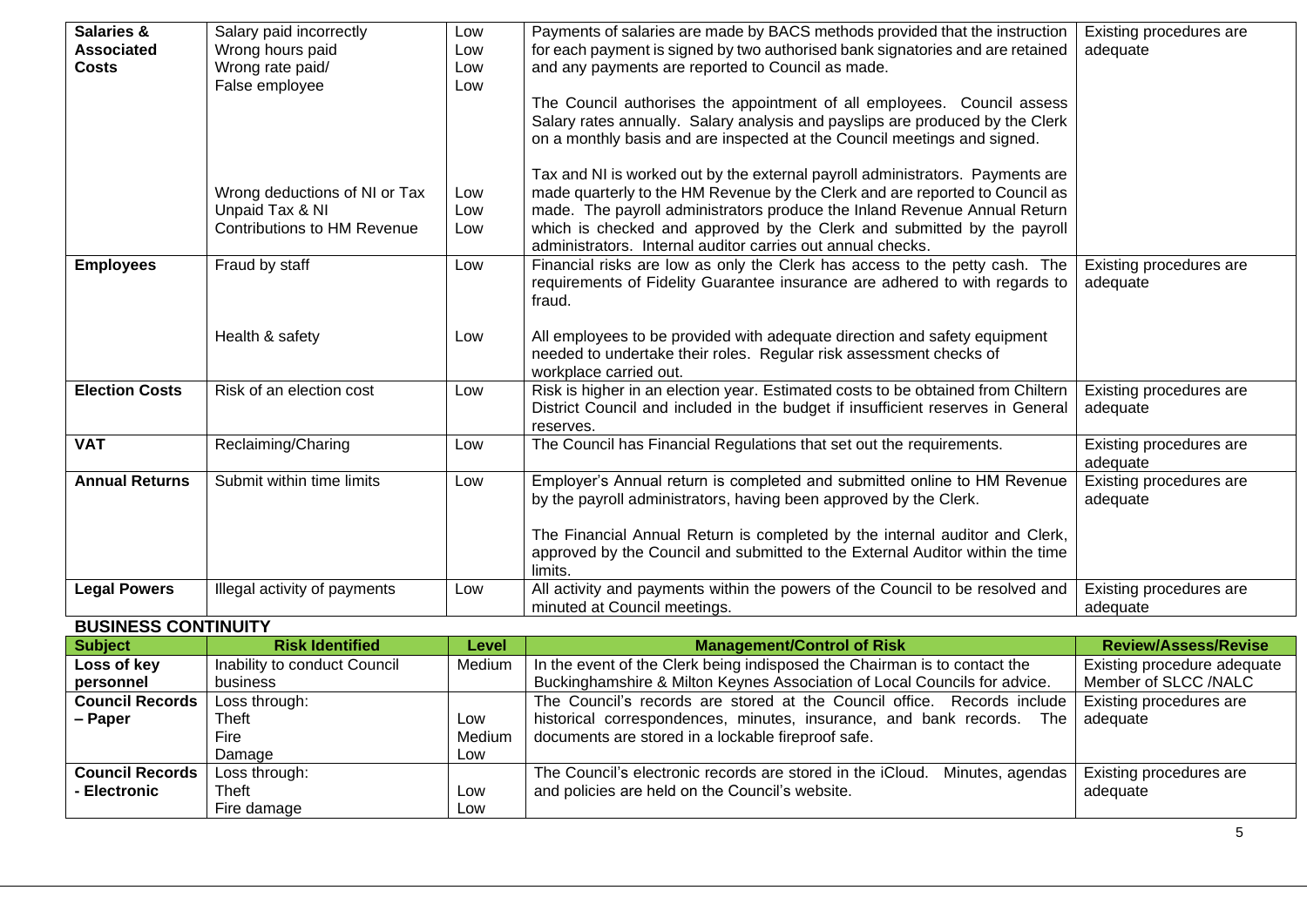|                    | Corruption of Computer                                                            | Medium | Data backup on an external hard drive is made monthly and is kept offsite by<br>the Clerk.                                                                |                                     |
|--------------------|-----------------------------------------------------------------------------------|--------|-----------------------------------------------------------------------------------------------------------------------------------------------------------|-------------------------------------|
| <b>Councillors</b> | Failure to retain or secure the<br>necessary number of members<br>for the Council | Low    | When a vacancy arises the Clerk is to follow correct legal processes and<br>I ensure appropriate actions is taken to try and co-opt members onto Council. | Existing procedures are<br>adequate |

## **LEGAL**

| -----                                |                                      |              |                                                                                                                                                                                                              |                                     |
|--------------------------------------|--------------------------------------|--------------|--------------------------------------------------------------------------------------------------------------------------------------------------------------------------------------------------------------|-------------------------------------|
| <b>Subject</b>                       | <b>Risk Identified</b>               | <b>Level</b> | <b>Management/Control of Risk</b>                                                                                                                                                                            | <b>Review/Assess/Revise</b>         |
| <b>Members</b><br><b>Interests</b>   | <b>Register of Members interests</b> | Medium       | Completed register of members' interest forms are submitted to the Monitoring<br>Officer at CDC and regularly reviewed. Any change in a Councillor's register<br>of interests must be notified to the Clerk. | Existing procedures are<br>adequate |
|                                      | Conflict of interest                 | Low          | Councillors are required to declare an interest in any item of business and this<br>is recorded in the minutes.                                                                                              |                                     |
| <b>Data Protection</b>               | <b>Policy Provision</b>              | Low          | The Council is registered with the Information Commissioner                                                                                                                                                  | Existing procedures are<br>adeguate |
| Freedom of<br><b>Information Act</b> | <b>Policy Provision</b>              | Low          | The Council conforms to the Freedom of Information Act and responds to<br>individual requests in accordance with it.                                                                                         | Existing procedures are<br>adeguate |

### **GOVERNANCE & MANAGEMENT**

| <b>Subject</b>                                                                  | <b>Risk Identified</b>                                        | Level  | <b>Management/Control of Risk</b>                                                                                                                                                                                                                                                  | <b>Review/Assess/Revise</b>                                                      |
|---------------------------------------------------------------------------------|---------------------------------------------------------------|--------|------------------------------------------------------------------------------------------------------------------------------------------------------------------------------------------------------------------------------------------------------------------------------------|----------------------------------------------------------------------------------|
| <b>Compliance</b>                                                               | Lack of knowledge of<br>regulations and codes                 | Low    | Ensure that all Councillors have available relevant Acts; that a Code of<br>Conduct, Standing Orders and Financial Regulations are in place. Highlight<br>essential parts and provide training where relevant                                                                      | Existing procedures are<br>adequate                                              |
|                                                                                 | Absence of Standing Orders                                    | Low    | Ensure that Standing Orders are produced and adopted by the Council,<br>understood by Councillors and reviewed annually.                                                                                                                                                           |                                                                                  |
|                                                                                 | Council acting outside its<br>powers laid down by Parliament  | Low    | Clerk to monitor relevant legislation and report to Council. Legal advice to<br>be sought where necessary.                                                                                                                                                                         |                                                                                  |
| Agendas/<br><b>Minutes/</b><br>Notices/<br><b>Statutory</b><br><b>Documents</b> | Accuracy and legality                                         | Low    | Agendas and minutes are produced in the prescribed method by the Clerk<br>and adhere to the legal requirements. Agendas are displayed and minutes<br>are available in accordance with the legal requirements. Minutes are<br>approved and signed at the following Council meeting. | Existing procedures are<br>adequate. Members to<br>adhere to Code of<br>Conduct. |
|                                                                                 | <b>Business conduct</b>                                       | Low    | Business conducted at Council meetings should be managed by the<br>Chairman.                                                                                                                                                                                                       |                                                                                  |
| <b>Insurance</b>                                                                | Adequacy                                                      | Low    | An annual review is undertaken of all insurance arrangements.                                                                                                                                                                                                                      | Existing procedures are<br>adequate. Risk                                        |
|                                                                                 | Public Liability: risk to third<br>party and or property.     | Medium | Insurance is in place for £10 million. Risk assessments regularly carried out<br>to comply with requirements.                                                                                                                                                                      | Assessment carried out.                                                          |
|                                                                                 | Employer Liability: non-<br>compliance with employment<br>law | Low    | Clerk and Council to undertake adequate training and seek advice from the<br>Buckinghamshire and Milton Keynes Association of Local Councils.                                                                                                                                      |                                                                                  |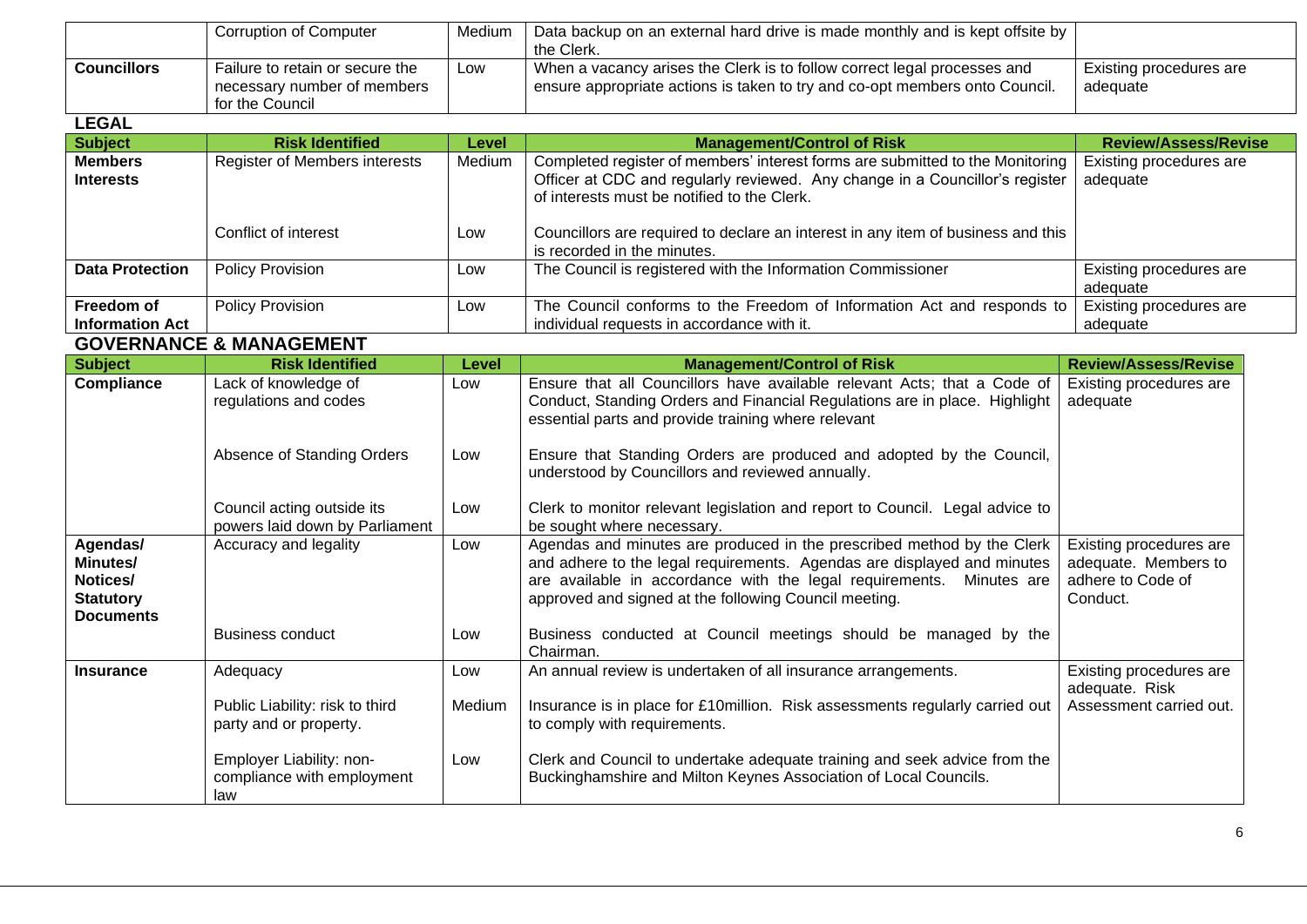| Litigation | Risk of legal action being taken<br>against the Council | Medium | Public Liability Insurance covers general personal injury claims where the<br>Council is found to be at fault. Open spaces and burial grounds are checked  <br>regularly. There is a rolling programme of tree reviews in accordance with<br>specialist advice. Trees are investigated when damage reported. Risk<br>Assessments carried out for all Council events. Burial Ground memorial tests<br>carried out.           | Existing procedures are<br>adequate |
|------------|---------------------------------------------------------|--------|-----------------------------------------------------------------------------------------------------------------------------------------------------------------------------------------------------------------------------------------------------------------------------------------------------------------------------------------------------------------------------------------------------------------------------|-------------------------------------|
|            |                                                         |        | All contractors are to sign declarations confirming that they will: comply with<br>their Health and Safety responsibilities, provide a copy of their public liability<br>insurance cover (£5m minimum) and risk assessments, ensure their<br>employees use protective and well-maintained equipment, receive adequate<br>training and supervision and report all accidents. An up to date register is<br>kept by the Clerk. |                                     |

## **ASSETS & PROPERTY**

| <b>Subject</b>             | <b>Risk Identified</b>                        | Level      | <b>Management/Control of Risk</b>                                                                                                                                                                                                     | <b>Review/Assess/Revise</b>         |
|----------------------------|-----------------------------------------------|------------|---------------------------------------------------------------------------------------------------------------------------------------------------------------------------------------------------------------------------------------|-------------------------------------|
| <b>Assets</b>              | Loss or damage to third<br>parties/properties | Low        | An annual review of assets is undertaken for insurance provision.                                                                                                                                                                     | Asset Register reviewed<br>annually |
| <b>Maintenance</b>         | Poor maintenance of assets or<br>amenities.   | Low        | All assets owned by the Council are regularly reviewed and maintained. All<br>repairs and relevant expenditure for any repair is actioned/authorised in<br>accordance with the correct procedures of the Council. Assets are insured. | Existing procedures are<br>adequate |
| <b>Notice Board</b>        | Risk of damage                                | Low        | The Council currently has five noticeboards. No formal inspection procedure<br>is in place but any report of damage and faults are reported to Council and<br>dealt with in accordance with the correct procedures of the Council.    | Existing procedures are<br>adequate |
| <b>Street Lighting</b>     | Risk/injury to third party                    | Low        | Insurance is in place. Maintenance contract with SparkX who undertake<br>inspections and repairs.                                                                                                                                     | Existing procedures are<br>adequate |
| <b>Meeting</b><br>Location | Adequacy<br>Health & safety                   | Low<br>Low | The Council meetings are held in the Council Office. The premises and<br>facilities are considered to be adequate for the Clerk, Councillors and Public<br>who attend.                                                                | Existing procedures are<br>adequate |

First Adopted: November 2016 Last Reviewed: April 2019 Next Review: April 2020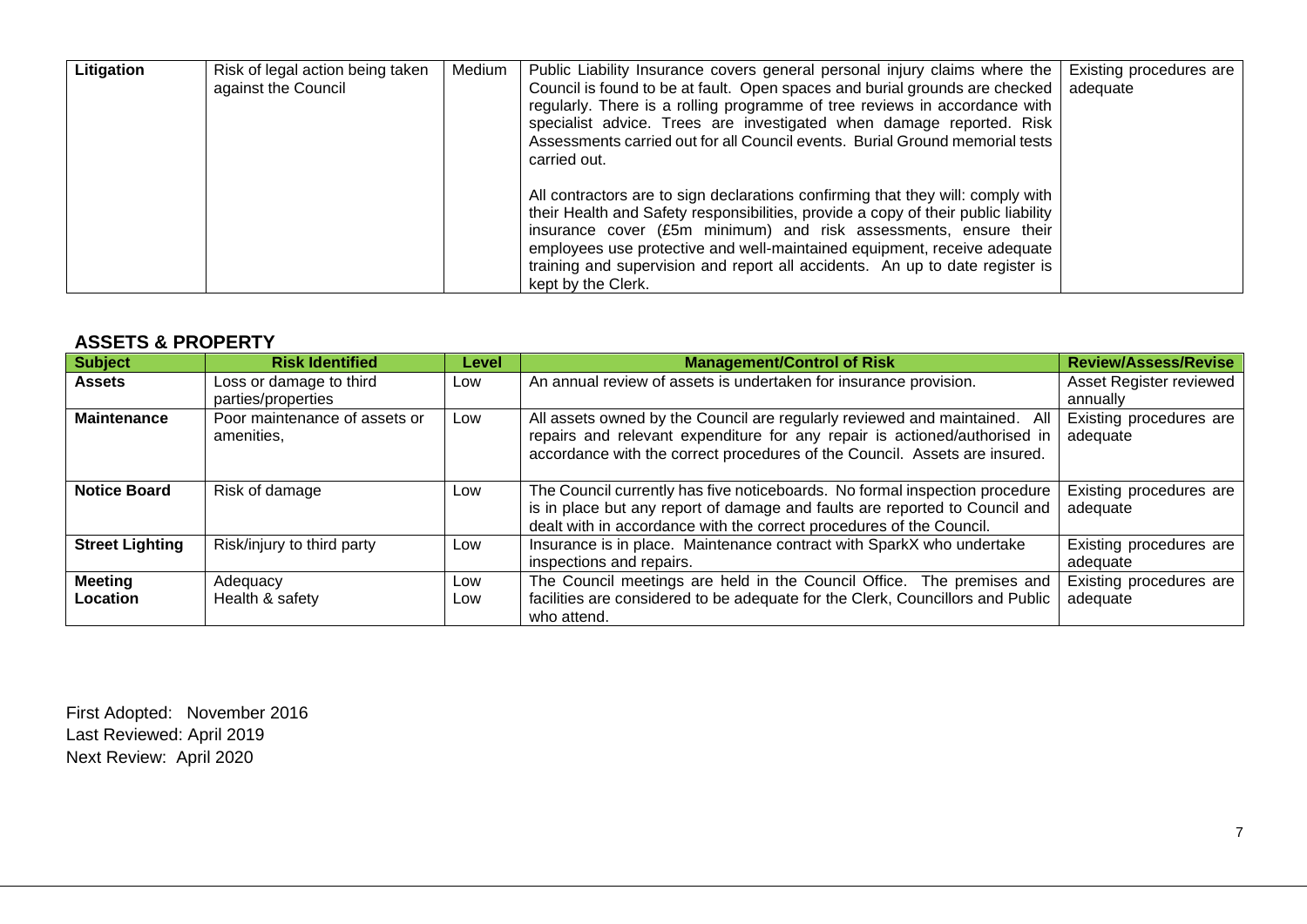| <b>CHESHAM BOIS PARISH COUNCIL</b>  |                              |                  |             |  |  |  |  |  |
|-------------------------------------|------------------------------|------------------|-------------|--|--|--|--|--|
| <b>Balance Sheet</b>                |                              |                  |             |  |  |  |  |  |
| <b>March 2020</b>                   |                              |                  |             |  |  |  |  |  |
|                                     | Actual                       |                  |             |  |  |  |  |  |
|                                     | <b>YTD</b>                   |                  |             |  |  |  |  |  |
| <b>Assets</b>                       |                              |                  |             |  |  |  |  |  |
|                                     |                              |                  |             |  |  |  |  |  |
| <b>CURRENT ASSETS</b>               |                              |                  |             |  |  |  |  |  |
| <b>Debtors</b>                      | £1,799.55                    |                  |             |  |  |  |  |  |
| Vat to be Claimed                   | £4,509.49                    |                  |             |  |  |  |  |  |
| Total                               | £6,309.04                    |                  |             |  |  |  |  |  |
|                                     |                              |                  |             |  |  |  |  |  |
| <b>MONIES HELD</b>                  |                              |                  |             |  |  |  |  |  |
| <b>Unity Current Account</b>        | £9,034.48                    |                  |             |  |  |  |  |  |
| <b>Unity Deposit Account</b>        | £25,042.72                   |                  |             |  |  |  |  |  |
| <b>Cambridge Building Society</b>   | £0.00                        |                  |             |  |  |  |  |  |
| National Savings Account            | £100,000.00                  |                  |             |  |  |  |  |  |
| Other monies in hand                | £1.79                        |                  |             |  |  |  |  |  |
| Total                               | £134,078.99                  |                  |             |  |  |  |  |  |
| <b>Total Assets</b>                 | £140,388.03                  |                  |             |  |  |  |  |  |
| <b>Liabilities</b>                  |                              |                  |             |  |  |  |  |  |
| <b>MONIES OWED SHORT TERM</b>       |                              |                  |             |  |  |  |  |  |
| Creditors                           | £6,666.65                    |                  |             |  |  |  |  |  |
| <b>Payroll Taxation</b>             | £0.00                        |                  |             |  |  |  |  |  |
| Wages                               | £0.80                        |                  |             |  |  |  |  |  |
| Total                               | £6,667.45                    |                  |             |  |  |  |  |  |
| <b>Total Liabilities</b>            | £6,667.45                    |                  |             |  |  |  |  |  |
|                                     |                              |                  |             |  |  |  |  |  |
| <b>Assets less Liabilities</b>      | £133,720.58                  |                  |             |  |  |  |  |  |
| <b>REPRESENTED BY:</b>              |                              |                  |             |  |  |  |  |  |
| <b>Reserves</b>                     |                              | <b>Spent YTD</b> | Remaining   |  |  |  |  |  |
| <b>General Reserves</b>             | £33,780.21                   | £5,083.00        | £28,697.21  |  |  |  |  |  |
| <b>Burial Ground Reserve</b>        | £16,500.00                   |                  | £16,500.00  |  |  |  |  |  |
| Common & Woodlands Reserve: 10 year |                              |                  |             |  |  |  |  |  |
| Management Plan                     | £42,397.00                   | £14,800.00       | £27,597.00  |  |  |  |  |  |
| <b>Streetlighting Reserve</b>       | £15,484.00                   | £5,700.00        | £9,784.00   |  |  |  |  |  |
| Grants: Committeed fete surplus     | £0.00                        |                  | £0.00       |  |  |  |  |  |
| <b>Devolved Services Reserve</b>    | £2,634.50                    |                  | £2,634.50   |  |  |  |  |  |
| LAF 50% Match Funding               | £3,000.00                    |                  | £3,000.00   |  |  |  |  |  |
| Replacement Office                  | £30,000.00                   |                  | £30,000.00  |  |  |  |  |  |
| <b>Total Reserves</b>               | £143,795.71                  | £25,583.00       | £118,212.71 |  |  |  |  |  |
|                                     | Income & Expenditure Account |                  | £15,507.87  |  |  |  |  |  |
|                                     |                              |                  | £133,720.58 |  |  |  |  |  |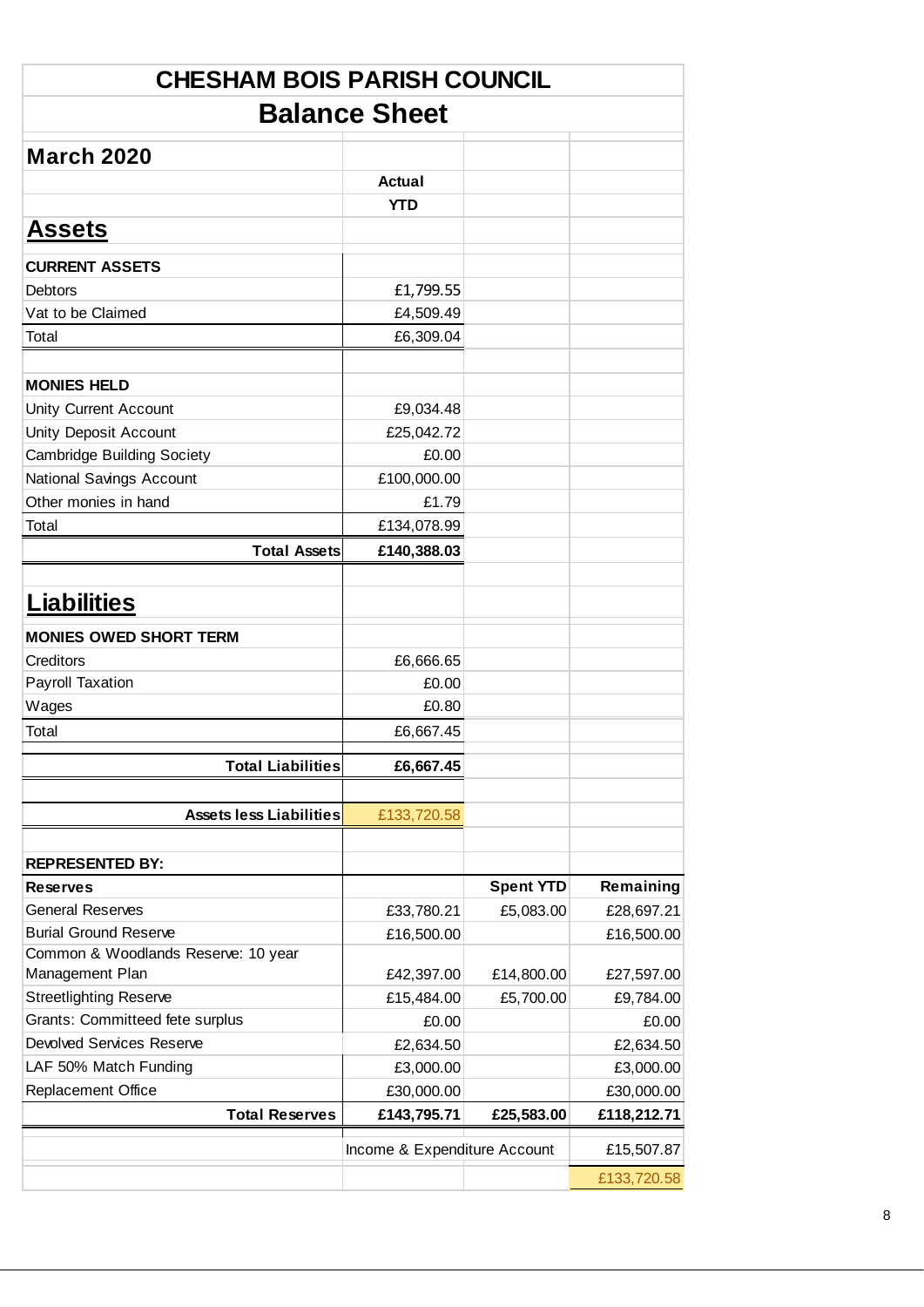| <b>March 2020</b>                       | <b>Annual</b> | <b>Current</b> | <b>Current</b> | <b>Budget</b> |
|-----------------------------------------|---------------|----------------|----------------|---------------|
|                                         | <b>Budget</b> | <b>Period</b>  | <b>YTD</b>     | Remaining     |
|                                         |               |                |                |               |
| <b>INCOME</b>                           |               |                |                |               |
|                                         |               |                |                |               |
| Precept                                 | £78,094.00    |                | £78,094.00     | 0.00          |
| <b>Interest Received</b>                | £1,100.00     | £136.82        | £1,457.28      | 357.28        |
| <b>Burial Ground Plots</b>              | £18,400.00    | £2,600.00      | £20,300.00     | 1,900.00      |
| <b>Burial Ground Memorials</b>          | £2,200.00     | £400.00        | £5,749.83      | 3,549.83      |
| <b>Burial Ground Other income</b>       | £10,000.00    | £400.00        | £12,675.00     | 2,675.00      |
| Wayleaves Income                        | £790.00       | £50.00         | £803.26        | 13.26         |
| <b>Devolution Contribution</b>          | £2,734.82     |                | £2,734.82      | 0.00          |
| Licence Income                          | £5,600.00     |                | £5,260.00      | 340.00        |
| Misc. Income                            | £200.00       |                | £1,250.00      | 1,050.00      |
| Fete Income                             |               | $-£405.00$     | £0.00          |               |
| <b>Total Income</b>                     | £119,118.82   | £3,181.82      | £128,324.19    | 9,205.37      |
|                                         |               |                |                |               |
| <b>EXPENDITURE</b>                      |               |                |                |               |
|                                         |               |                |                |               |
| <b>SALARIES, PAYE &amp; NI</b>          |               |                |                |               |
| <b>Clerk Salary</b>                     | £22,608.00    | £1,717.74      | £20,612.88     | £1,995.12     |
| <b>Employers National Insurance</b>     | £1,520.00     | £137.83        | £1,653.93      | $-E133.93$    |
| <b>Employers Pension Scheme</b>         | £4,840.00     | £393.36        | £4,720.33      | £119.67       |
| <b>Total</b>                            | £28,968.00    | £2,248.93      | £26,987.14     | £1,980.86     |
|                                         |               |                |                |               |
| <b>ADMINISTRATION</b>                   |               |                |                |               |
| <b>Photocopier Costs</b>                | £300.00       |                | £304.22        | $-£4.22$      |
| <b>Stationery &amp; Office Supplies</b> | £250.00       | £15.42         | £135.89        | £114.11       |
| Telephone & Broadband                   | £400.00       | £37.04         | £449.04        | $-£49.04$     |
| Postage                                 | £100.00       |                | £73.20         | £26.80        |
| <b>Office Rent</b>                      | £400.00       |                | £400.00        | £0.00         |
| <b>Office Electricity</b>               | £750.00       | 286.57         | £812.25        | $-£62.25$     |
| Wages - Cleaning                        | £300.00       | £25.00         | £300.00        | £0.00         |
| Equipment & Software                    | £900.00       |                | £797.68        | £102.32       |
| Training - Clerk                        | £200.00       | £3.45          | £195.00        | £5.00         |
| <b>Training - Councillors</b>           | £320.00       | $-£15.00$      | £41.55         | £278.45       |
| Subscriptions                           | £1,200.00     | £50.00         | £1,016.31      | £183.69       |
| Insurance                               | £2,000.00     |                | £1,320.52      | £679.48       |
| Digital Mapping                         | £300.00       |                |                | £300.00       |
| Website                                 | £400.00       | £200.00        | £200.00        | £200.00       |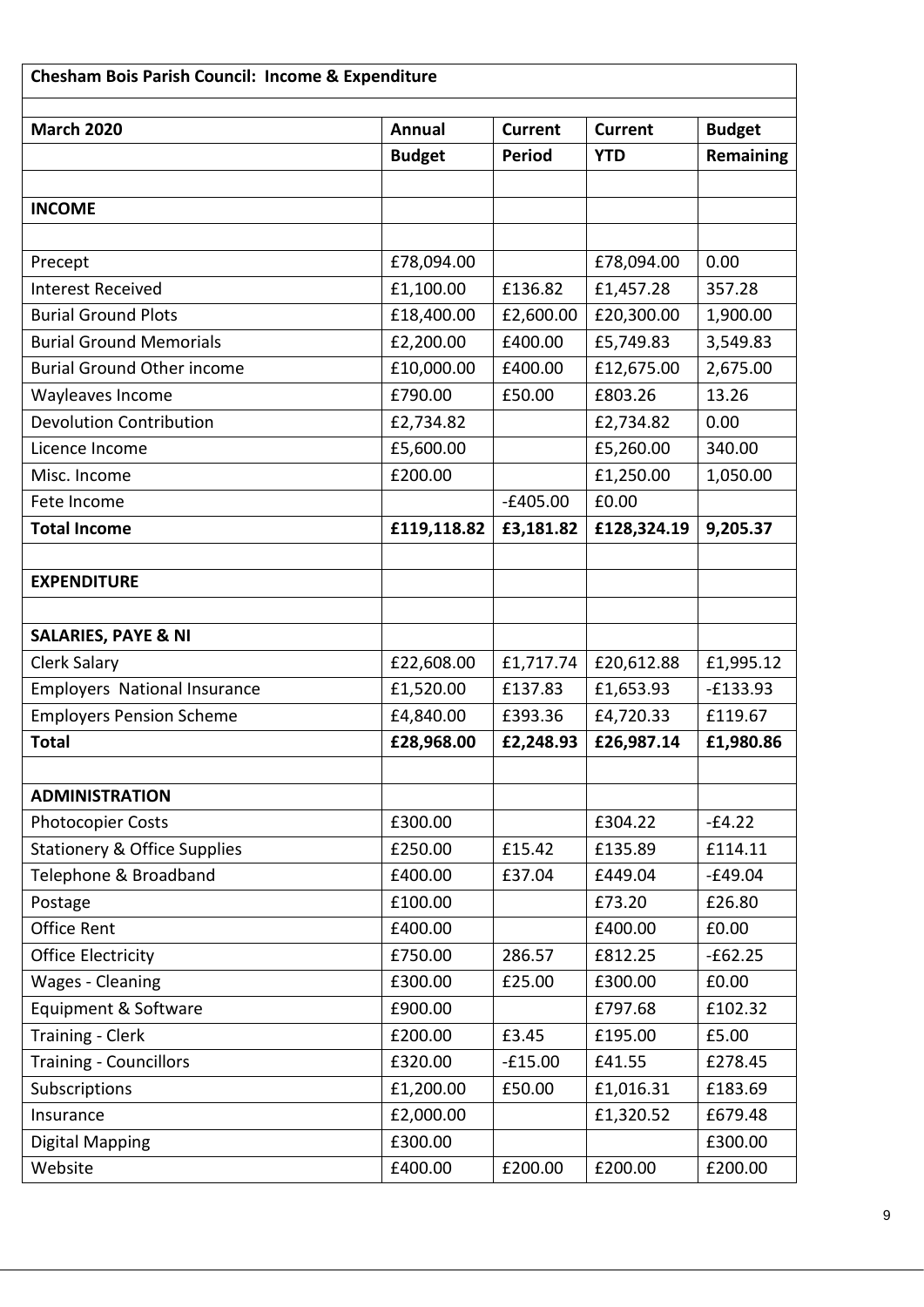| <b>APM/Elections/Public Meetings</b>          | £400.00    | £100.00   | £205.03    | £194.97      |
|-----------------------------------------------|------------|-----------|------------|--------------|
| Audit & Accountancy Fees & Bank Charges       | £1,200.00  | £68.00    | £1,147.00  | £53.00       |
| Advertising                                   | £200.00    |           |            | £200.00      |
| Clerk/Cllr/Sundry Expenses                    | £150.00    | £1.50     | £90.95     | £59.05       |
| S137 Grants                                   |            |           | £50.00     |              |
| <b>Total</b>                                  | £9,770.00  | £771.98   | £7,538.64  | £2,231.36    |
|                                               |            |           |            |              |
| <b>BURIAL GROUND</b>                          |            |           |            |              |
| <b>Burial Ground Maintenance</b>              | £12,000.00 | £1,307.54 | £10,233.39 | £1,766.61    |
| Water                                         | £120.00    | £20.00    | £42.03     | £77.97       |
| Electricity                                   | £170.00    |           | £179.00    | $-£9.00$     |
| Sexton Costs/Wages                            | £4,000.00  | £316.67   | £4,310.04  | $-£310.04$   |
| <b>Memorial Safety</b>                        | £1,000.00  |           |            | £1,000.00    |
| <b>Chapel Maintenance</b>                     | £500.00    |           | £500.00    | £0.00        |
| <b>Advertising &amp; Marketing</b>            | £4,000.00  | £235.00   | £3,762.93  | £237.07      |
| <b>General Costs</b>                          | £100.00    |           | £206.50    | $-£106.50$   |
| <b>Total</b>                                  | £21,890.00 | £1,879.21 | £19,233.89 | £2,656.11    |
| <b>Burial Grd Reserves Expenditure Funded</b> |            |           |            |              |
| Reserve                                       |            |           |            |              |
|                                               |            |           |            |              |
| <b>COMMON &amp; WOODLANDS</b>                 |            |           |            |              |
| <b>Ground Maintenance</b>                     | £8,750.00  | £631.70   | £4,152.00  | £4,598.00    |
| <b>Pond Maintenance</b>                       | £2,000.00  |           | £990.00    | £1,010.00    |
| Consultancy & Tree Inspections                | £2,500.00  |           | £2,807.00  | $-£307.00$   |
| <b>Emergency Treework</b>                     | £16,000.00 | £1,230.00 | £24,405.00 | $-E8,405.00$ |
| Dog Bin Maintenance                           | £1,958.64  | £997.57   | £1,995.14  | $-£36.50$    |
| Management Plan                               | £9,400.00  |           | £9,450.00  | $-£50.00$    |
| Chiltern Society Work                         | £1,000.00  |           | £120.00    | £880.00      |
| <b>Sundry Expenses</b>                        | £300.00    |           |            | £300.00      |
| <b>Total</b>                                  | £41,908.64 | £2,859.27 | £43,919.14 | $-E2,010.50$ |
| C&W Expenditure Funded Reserve                |            |           | £14,800.00 |              |
|                                               |            |           |            |              |
| <b>TRANSPORT &amp; HIGHWAYS</b>               |            |           |            |              |
| <b>Streetlights Maintenance</b>               | £1,000.00  | £370.00   | £1,030.00  | $-£30.00$    |
| <b>Streetlights Electricity</b>               | £3,150.00  | £589.38   | £3,197.59  | $-E47.59$    |
| <b>General Costs</b>                          | £1,000.00  |           | £54.12     | £945.88      |
| <b>Devolved Services</b>                      | £4,200.00  |           | £3,989.50  | £210.50      |
| <b>MVAS</b>                                   | £3,200.00  |           | £3,719.01  | $-£519.01$   |
| <b>Total</b>                                  | £12,550.00 | £959.38   | £11,990.22 | £559.78      |
| Transport Expenditure Funded Reserve          |            |           | £5,700.00  |              |
| LAF Funded Reserve                            |            |           |            |              |
|                                               |            |           |            |              |
|                                               |            |           |            |              |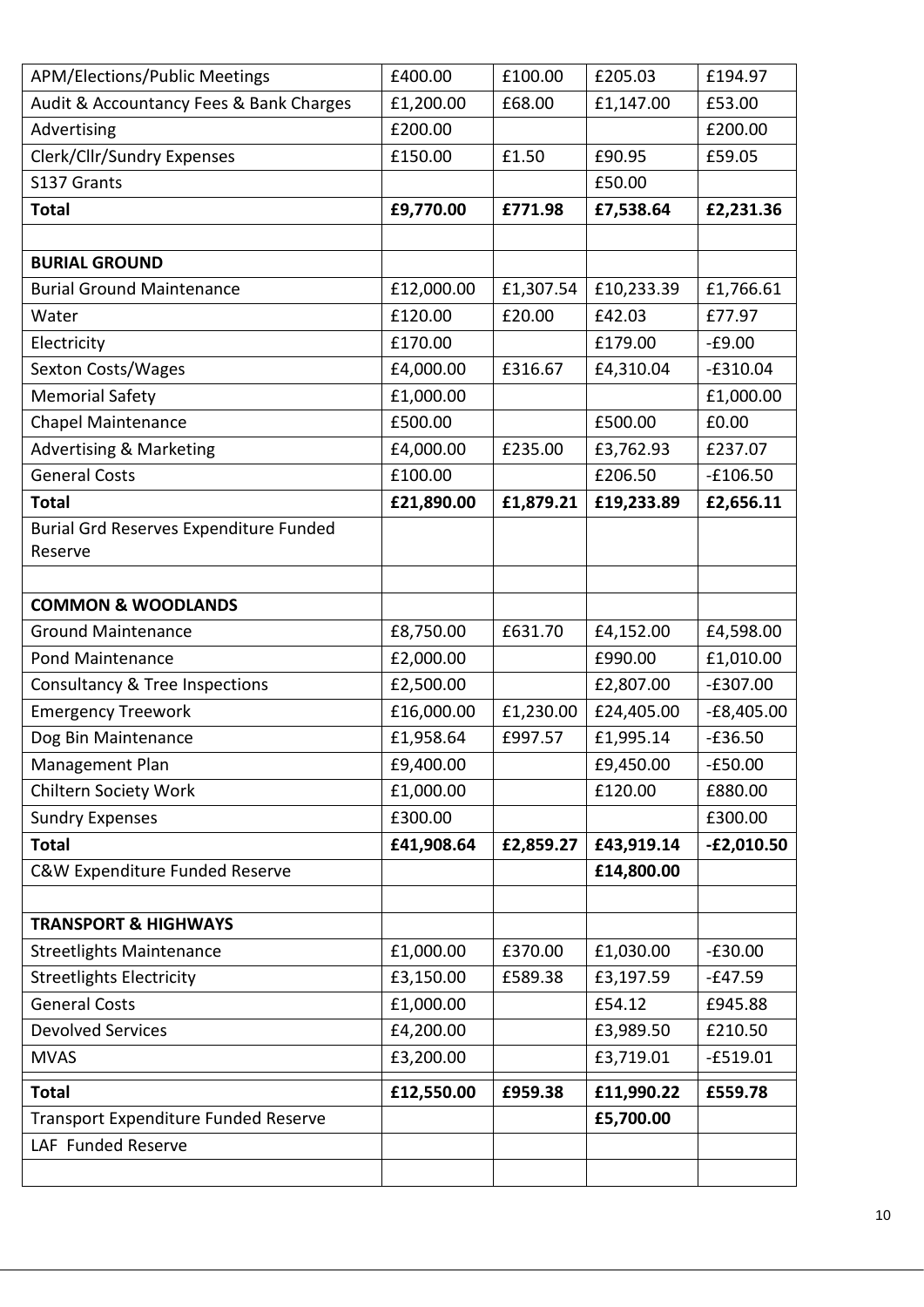| <b>VILLAGE COMMUNITY</b>                   |             |                |               |            |
|--------------------------------------------|-------------|----------------|---------------|------------|
| Events                                     | £2,800.00   | £223.29        | £1,622.97     | £1,177.03  |
| <b>Walking Map</b>                         | £500.00     |                | £920.00       | $-E420.00$ |
| Communications                             | £750.00     |                | £600.00       | £150.00    |
| <b>Total</b>                               | £4,050.00   | £223.29        | £3,142.97     | £907.03    |
| General Reserves Expenditure Funded        |             | £765.00        | £4,102.00     |            |
| Reserve                                    |             |                |               |            |
|                                            |             |                |               |            |
| <b>GRANTS</b>                              |             |                |               |            |
| <b>Funded from General Reserve</b>         |             |                | £981.00       |            |
| <b>Total</b>                               | £0.00       | £0.00          | £981.00       |            |
|                                            |             |                |               |            |
| Depreciation/Bad Debt                      | £4.32       |                | £4.32         |            |
|                                            |             |                |               |            |
|                                            |             |                |               |            |
| <b>Total Expenditure</b>                   | £119,136.64 | £9,707.06      | £138,399.32   |            |
|                                            |             |                |               |            |
| <b>NET SURPLUS(DEFICIT) Before Reserve</b> | $-£17.82$   | $\blacksquare$ | $-£10,075.13$ |            |
| <b>Transfer</b>                            |             | £6,525.24      |               |            |
| <b>Reserve Transfers</b>                   |             | £765.00        | £25,583.00    |            |
| <b>NET SURPLUS(DEFICIT) After Reserve</b>  |             |                | £15,507.87    |            |
| <b>Transfer</b>                            |             | £5,760.24      |               |            |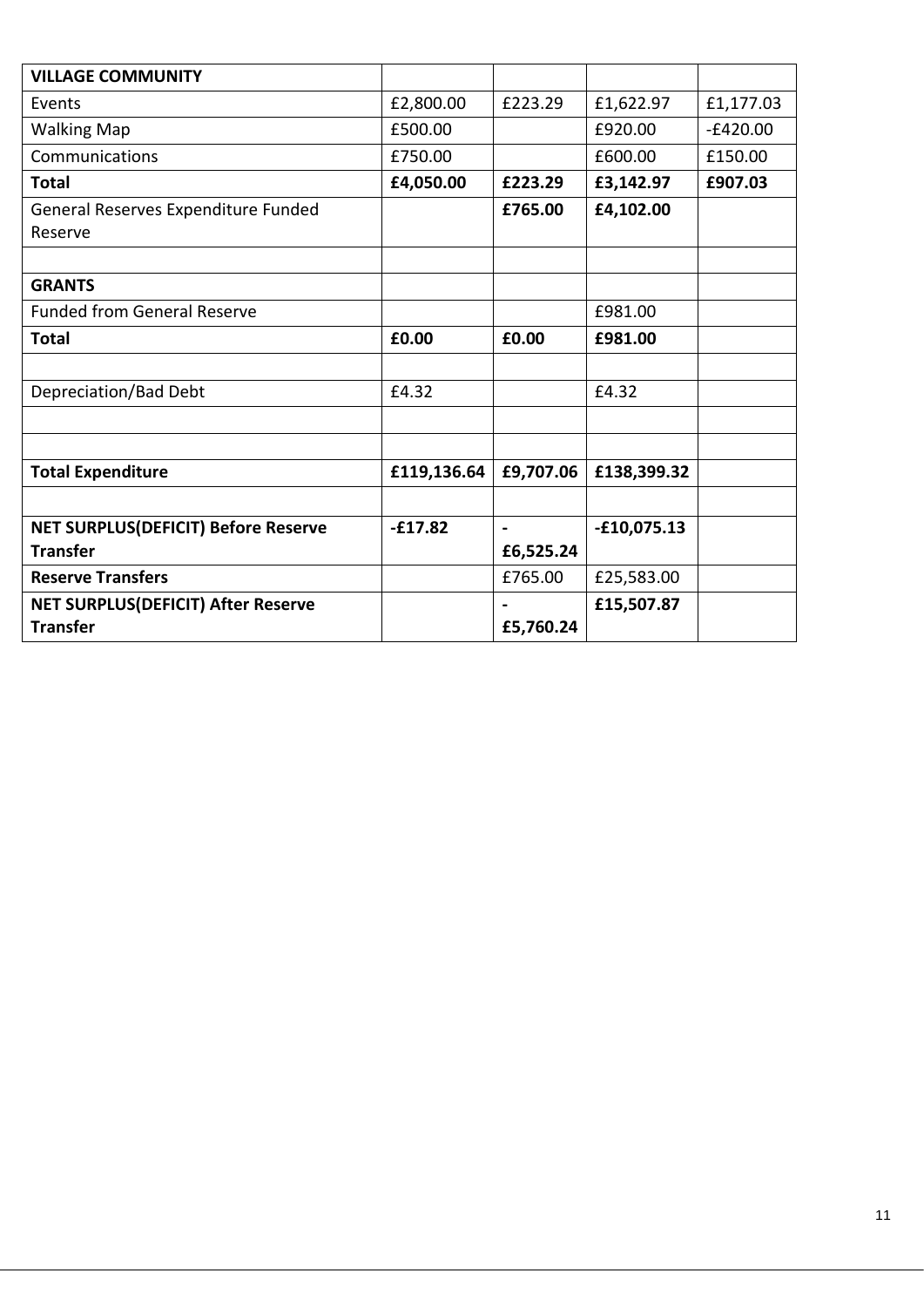| <b>PAYMENTS</b>             | Ref             | Payment   | <b>NET</b> | <b>VAT</b> | Amount     |                                                   |
|-----------------------------|-----------------|-----------|------------|------------|------------|---------------------------------------------------|
| Amersham Business Services  | 91523           | <b>FP</b> | £48.91     | £9.78      | £58.69     | Copier Paper/Lever Arch Files                     |
| Cllr J Bailey               | Expenses        | FP        | £215.00    |            | £215.00    | Covid-19 Volunteer Leaflet printing               |
| <b>BMKALC</b>               | 1817            | FP        | £497.79    |            | £497.79    | <b>BALC &amp; NALC Annual Subscriptions</b>       |
| <b>Buckland Landscapes</b>  | 37565           | FP        | £969.62    | £193.92    | £1,163.54  | March 20 Grounds Maintenance                      |
| <b>Buckland Landscapes</b>  | 34732           | FP        | £852.87    | £170.57    | £1,023.44  | April 19 Grounds Maintenance (late invoice)       |
| Chiltern District Council   | 226289          | <b>FP</b> | £997.57    | £181.38    | £1,178.95  | Oct 19-March 20 Dog Bin Emptying                  |
| <b>DCK Beavers</b>          | P1785           | FP        | £25.00     | £5.00      | £30.00     | April 20 Payroll Administration                   |
| <b>DCK Beavers</b>          | P1762           | <b>FP</b> | £25.00     | £5.00      | £30.00     | 2019/20 Year End Payroll Administration           |
| Dovedale Design             | 20/3            | FP        | £100.00    |            | £100.00    | Website Maint/Hosting Oct-Dec 19                  |
| <b>ICCM</b>                 | 4522            | FP        | £95.00     |            | £95.00     | Annual Membership                                 |
| i-Transport LLP             | 26208           | FP        | £752.50    | £150.50    | £903.00    | Final Tranche: PCR Transport Report               |
| Orion Heritage Ltd          | 2473            | FP        | £450.00    | £90.00     | £540.00    | Review of PCR Heritage Statement (final tranche)  |
| Mrs S Payne                 | Expenses        | <b>FP</b> | £54.71     |            | £54.71     | Cleaning Products/Zoom sub/stamps                 |
| Ridgeway Woodlands          | 24/135/146&25/1 | FP        | £599.75    |            | £599.75    | Clear storm damaged trees/Spinney Trees           |
| Shaw & Shaw Ltd             | 275463          | FP        | £103.00    | £20.60     | £123.60    | <b>Grant of EROB Book</b>                         |
| <b>SLCC</b>                 | 131184/131106   | FP        | £90.00     | £18.00     | £108.00    | Accessible Docs Webinar/Climate Emergency Webinar |
| South Bucks Tree Surgeons   | 8247            | FP        | £890.00    | £178.00    | £1,068.00  | Pollard Ash Tree Amersham Rd/Bois Ave             |
| SparkX                      |                 | <b>FP</b> | £370.00    | £74.00     | £444.00    | Shield lamp 56/Photocell Lamp 26 & Milton Lawns   |
| St Leonards Church          | 2011            | <b>FP</b> | £286.57    |            | £286.57    | Office Electricity usage Jan-March 20             |
| <b>Staff Salaries</b>       |                 | FP        | £1,726.49  |            | £1,726.49  | April 20 Salaries                                 |
| <b>Bucks County Council</b> |                 | FP        | £518.76    |            | £518.76    | April 20 Pension +                                |
| Southern Electric           | $\mathbf{1}$    | DD        | £260.38    | £49.89     | £310.27    | Feb 20 Streetlight Electricity                    |
| <b>Utility Warehouse</b>    |                 | <b>FP</b> | £37.04     | £7.40      | £44.44     | March 20 Telephone/Broadband                      |
|                             |                 |           |            |            | £11,120.00 |                                                   |
| <b>RECEIPTS</b>             |                 |           |            |            |            |                                                   |
| Openreach                   |                 |           | £50.00     |            | £50.00     | Wayleave                                          |
| <b>Berkhamsted School</b>   | 19/54           |           | £2,600.00  |            | £2,600.00  | Parking Licence: 25 Sept 19 - 24 Mar 20           |
| Non-Resident                | 19/56           |           | £900.00    |            | £900.00    | Plot NF 70                                        |
| Non-Resident                | 19/57           |           | £850.00    |            | £850.00    | Ashes Plot Interment NF 20Ra                      |
| Non-Resident                | 19/61           |           | £400.00    |            | £400.00    | Memorial NF 2bO                                   |
| Resident                    | 19/59           |           | £125.00    |            | £125.00    | Ashes Interment T1277                             |
| Non-Resident                | 19/60           |           | £1,675.00  |            | £1,675.00  | Plot Interment 8N                                 |
| Non-Resident                | 19/62           |           | £1,700.00  |            | £1,700.00  | Family Plot NF 45H/45I                            |
| Village Fete                |                 |           | £60.00     |            | £60.00     | Fete stalls                                       |
| <b>NS&amp;I Savings</b>     |                 |           | £91.37     |            | £91.37     | Feb 20 Interest                                   |
|                             |                 |           |            |            | £8,451.37  |                                                   |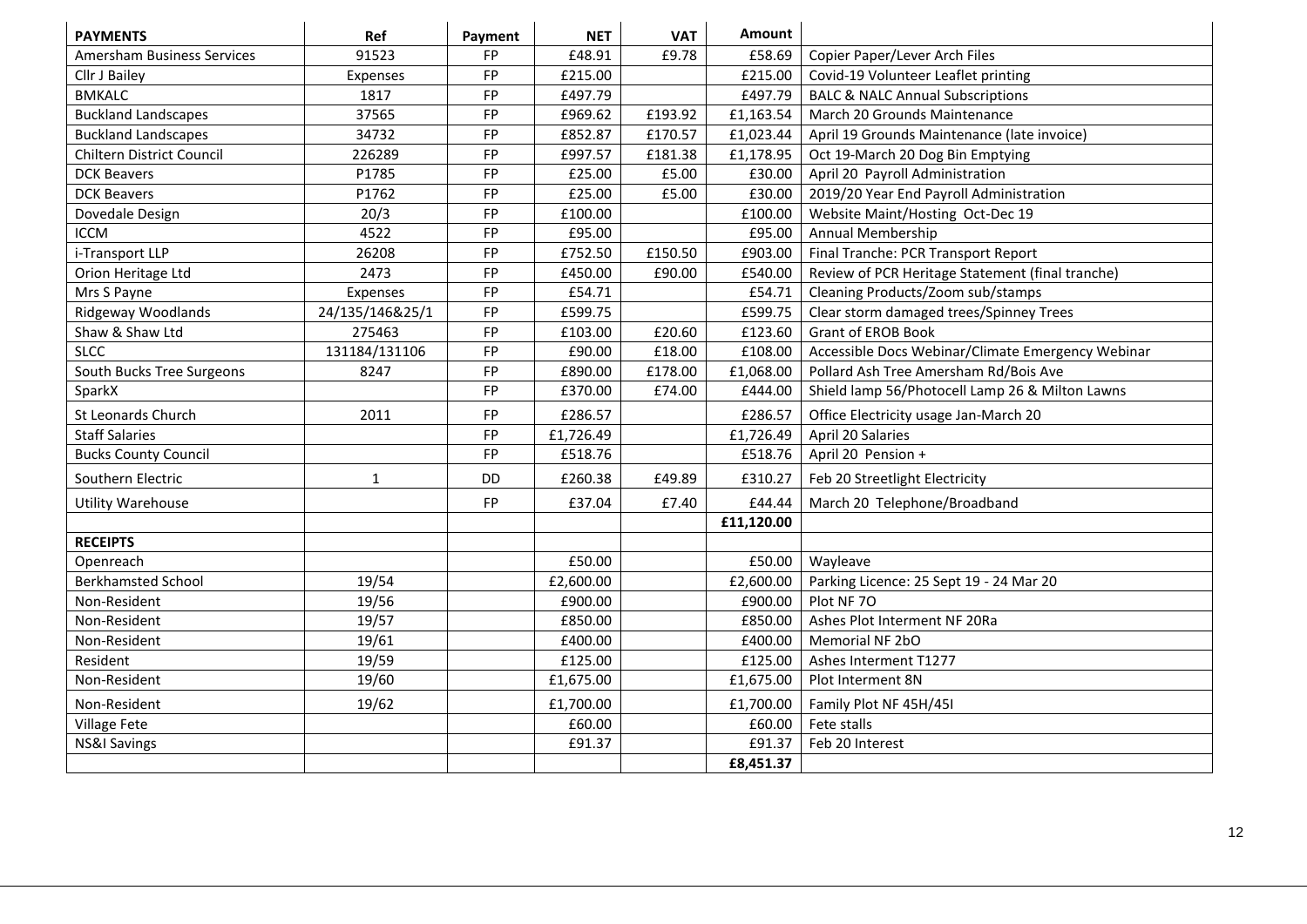## **CHESHAM BOIS PARISH COUNCIL**

## **Reserves DRAFT V1**

| <b>Reserves</b>                                                                                              | <b>Opening</b><br><b>Balance</b><br>1 April 19 | 2019/20<br><b>Expenditure</b> | <b>Draft</b><br><b>Closing</b><br><b>Balance at</b><br>31 March<br>20 | <b>Draft</b><br>2020/21 | <b>Notes</b>                                                                                                                                                           |
|--------------------------------------------------------------------------------------------------------------|------------------------------------------------|-------------------------------|-----------------------------------------------------------------------|-------------------------|------------------------------------------------------------------------------------------------------------------------------------------------------------------------|
| <b>General Reserves: used to smooth the</b><br>impact of uneven cash flows, unexpected<br>events/emergencies | £33,780.21                                     | £5,083.00                     | £28,697.21                                                            | £44,205.08              | <b>ASSUMPTION THAT ALL 2019/20 SURPUS ADDED</b><br>TO GENERAL RESERVE Council to agree if some of<br>this surplus is to be added to an 'earmarked'<br>reserve account. |
| Burial Ground Reserve: spend identified as<br>necessary for Burial Ground                                    | £16,500.00                                     |                               | £16,500.00                                                            | £16,500.00              | 2019/20 Agreed to purchase Nature Board (£1500)                                                                                                                        |
| Common & Woodlands Reserve: Build up<br>funds for 10-year Management Plan                                    | £42,397.00                                     | £14,800.00                    | £27,597.00                                                            | £27,597.00              |                                                                                                                                                                        |
| Streetlighting Reserve: spend identified as<br>necessary for streetlighting & lighting                       | £15,484.00                                     | £5,700.00                     | £9,784.00                                                             | £9,784.00               |                                                                                                                                                                        |
| Devolved Services: spend identified as<br>necessary for devolved services                                    | £2,634.50                                      |                               | £2,634.50                                                             | £2,634.50               |                                                                                                                                                                        |
| LAF 50% Match Funding (enable LAF<br>applications to be made)                                                | £3,000.00                                      |                               | £3,000.00                                                             | £3,000.00               |                                                                                                                                                                        |
| <b>Replacement Office</b>                                                                                    | £30,000.00                                     |                               | £30,000.00                                                            | £30,000.00              |                                                                                                                                                                        |
| <b>Total Reserves</b>                                                                                        | £143,795.71                                    | £25,583.00                    | £118,212.71                                                           | £133,720.58             |                                                                                                                                                                        |
|                                                                                                              |                                                |                               |                                                                       |                         |                                                                                                                                                                        |
|                                                                                                              |                                                |                               |                                                                       |                         |                                                                                                                                                                        |
| 2019/20 Surplus Expected = £15,507.84                                                                        |                                                |                               |                                                                       |                         |                                                                                                                                                                        |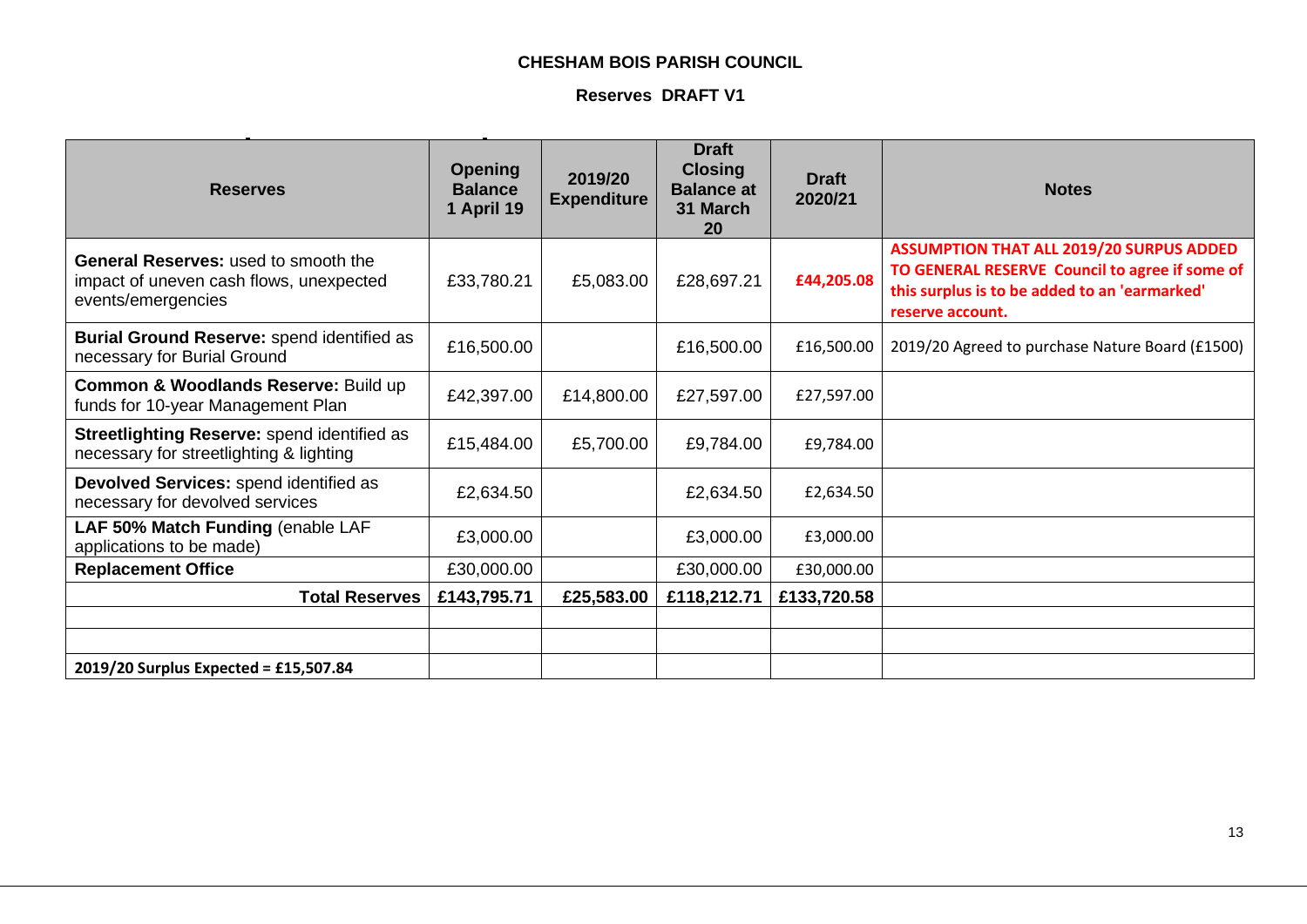#### **CHESHAM BOIS PARISH COUNCIL: 31st March 2020Asset Register (Items in red have been added this year)**

|   |                                                                                      | <b>Purchase</b><br>Value | Date<br><b>Purchased</b> | <b>Insurance</b><br>Value | Location                                      | <b>Comments</b>                                            |
|---|--------------------------------------------------------------------------------------|--------------------------|--------------------------|---------------------------|-----------------------------------------------|------------------------------------------------------------|
|   |                                                                                      | £                        |                          | £                         |                                               |                                                            |
| 1 | <b>Land &amp; Buildings excluding Contents</b>                                       |                          |                          |                           |                                               |                                                            |
|   | Woodland north west of High Bois Lane                                                | £5,500.00                |                          |                           |                                               |                                                            |
|   | Land within Chesham Bois Wood                                                        | £800.00                  |                          |                           |                                               |                                                            |
|   | Chapel                                                                               | £160,000.00              |                          |                           |                                               |                                                            |
|   | <b>Woodland Burial Store</b>                                                         | £12,000.00               |                          |                           |                                               |                                                            |
|   | <b>Burial Ground Shed</b>                                                            | £400.00                  |                          |                           |                                               |                                                            |
|   | Locked Metal Container on the Common                                                 | £2,000.00                | Mar 06                   |                           |                                               |                                                            |
|   |                                                                                      | £180,700.00              |                          | £251,389.00               |                                               |                                                            |
| 2 | <b>Street Furniture (excluding Streetlights)</b>                                     |                          |                          |                           |                                               |                                                            |
|   | 4 Heavy Duty Seats @ £350                                                            | £1,400.00                |                          |                           |                                               |                                                            |
|   | Heavy duty Stamford Seat @ £827                                                      | £827.00                  | <b>Mar 12</b>            |                           | <b>Burial Ground</b>                          |                                                            |
|   | Tribute Wooden Bench                                                                 | £291.66                  | June 18                  |                           | <b>Original Burial Grnd</b><br>(circle)       |                                                            |
|   | 14 Metal Seats (in equal proportions)                                                | £2,800.00                |                          |                           |                                               |                                                            |
|   | 7 Wooden Benches (in equal proportions)                                              | £1,400.00                |                          |                           |                                               |                                                            |
|   | 1 x Solid Oak Rustic Bench                                                           | £597.00                  | Dec 18                   |                           | Woodland Burial Grd                           |                                                            |
|   | 1 x Cast Iron Framed Eastgate Seat                                                   | £530.00                  | Feb 17                   |                           | <b>Burial Ground</b>                          |                                                            |
|   | <b>Circular Tree Seat</b>                                                            | £2,000.00                | May 08                   |                           | Common                                        |                                                            |
|   | <b>Chainsaw Milled Cedar Bench</b>                                                   | £750.00                  | <b>May 19</b>            |                           | <b>Common near Pond</b>                       |                                                            |
|   | 5 Vandal Resistant Noticeboards @ £800                                               |                          |                          |                           | Commonx2/Bois Lane                            |                                                            |
|   |                                                                                      | £4,000.00                | Feb 18                   |                           | x2/Amersham Road<br><b>Entrance to Burial</b> |                                                            |
|   | Cavalier A1 Burial Ground Notice Board                                               | £2,414.00                |                          |                           | Ground                                        |                                                            |
|   | Two wooden Noticeboards in the Burial Ground                                         | £1,000.00                |                          |                           | <b>Burial Ground</b>                          |                                                            |
|   | Pond Display Lectern                                                                 | £650.00                  |                          |                           | Common                                        |                                                            |
|   | Victorian heavy duty 150 litre litter bin - Wybone                                   | £500.00                  | Oct 99                   |                           | <b>Burial Ground</b>                          | Feb 18 additional bin @                                    |
|   |                                                                                      |                          | 2005/2018/               |                           | Pavilion/Long                                 | Pavilion £280.85. Feb 192                                  |
|   | 7 Dog Waste Bins                                                                     | £1,442.55                | 2019                     |                           | Park/Common/Burial<br>Ground                  | additional bins at Bois Lane &<br>Stubbs End Close £561.70 |
|   | 3 x Grit Bin                                                                         | £1,160.00                | Nov 11/Dec<br>18         |                           | North Road                                    | Dec 18 2 Grit Bins at Bois<br>Lane & Woodside Ave £900     |
|   | Bronze burial discs                                                                  | £1,442.44                | May 06                   |                           | Office                                        |                                                            |
|   | 22 Bronze burial discs                                                               | £561.00                  | Aug 18                   |                           | Office                                        |                                                            |
|   | 7 Tree Plaques (fixed in the ground)                                                 | £1,610.00                |                          |                           | Common                                        |                                                            |
|   | Video entry system at office                                                         | £755.00                  | Mar 04                   |                           | office                                        |                                                            |
|   | Metal Storage Boxes in the Container                                                 | £800.00                  | July 07                  |                           | Container                                     |                                                            |
|   | Christmas Lighting/Decorations                                                       | £995.00                  | Dec 11                   |                           | Stored by SparkX                              |                                                            |
|   | 1 x Swarco MVAS Sign                                                                 | £2,306.69                | Dec 15                   |                           | <b>Various Sites</b>                          |                                                            |
|   | 2 x Swarco MVAS Sign                                                                 | £5,790.00                | Jan 17                   |                           | <b>Various Sites</b>                          |                                                            |
|   | <b>MVAS Batteries/Brackets</b>                                                       | £558.00                  | <b>Nov-17</b>            |                           | <b>Various Sites</b>                          |                                                            |
|   | 1 x MVAS sign                                                                        | £2,672.55                | Mar-18                   |                           | <b>Various Sites</b>                          |                                                            |
|   | 1 x MVAS sign                                                                        | £2,614.01                | Jan-19                   |                           | Amersham Road                                 |                                                            |
|   | 1 x Solar MVAS Sign                                                                  | £2,714.01                | $Jun-19$                 |                           | <b>Amersham Road</b>                          |                                                            |
|   | 1 x Defibrillator                                                                    | £995.00                  | <b>Dec-19</b>            |                           | <b>Front Parish Centre</b>                    |                                                            |
|   | 1 x External Defibrillator Heated Cabinet                                            | £525.00                  | Dec-19                   |                           | <b>Front Parish Centre</b>                    |                                                            |
|   |                                                                                      |                          | Sep-18                   |                           | War<br>Memorial/Copperkins                    |                                                            |
|   | 2 x Royal British Legion Silhouettes                                                 | £500.00                  |                          |                           | Lane                                          |                                                            |
|   | <b>Burial Ground Directional Sign</b>                                                | £264.00                  | <b>Jul-18</b>            |                           | <b>Bois Lane</b>                              |                                                            |
|   |                                                                                      | £46,864.91               |                          | £72,000.00                |                                               |                                                            |
| 3 | <b>Gates &amp; Fences</b>                                                            |                          |                          |                           |                                               |                                                            |
|   | Metal gates for Woodland burial ground                                               | £1,750.00                | Jan 11                   |                           | <b>Burial Ground</b>                          |                                                            |
|   |                                                                                      | £545.00                  | July 16                  |                           |                                               |                                                            |
|   | Wooden Kissing Gate in Burial Ground<br>Wood Fencing around Eco Loo in Burial Ground | £750.00                  | Mar 18                   |                           | <b>Burial Ground</b><br><b>Burial Ground</b>  |                                                            |
|   |                                                                                      |                          | Jan-19                   |                           | North Road, near                              |                                                            |
|   | Wooden Gate & 50 Wooden Posts                                                        | £1,525.00                |                          |                           | Pavilion                                      |                                                            |
|   |                                                                                      | £4,570.00                |                          | £36,000.00                |                                               |                                                            |
|   |                                                                                      |                          |                          |                           |                                               | 14                                                         |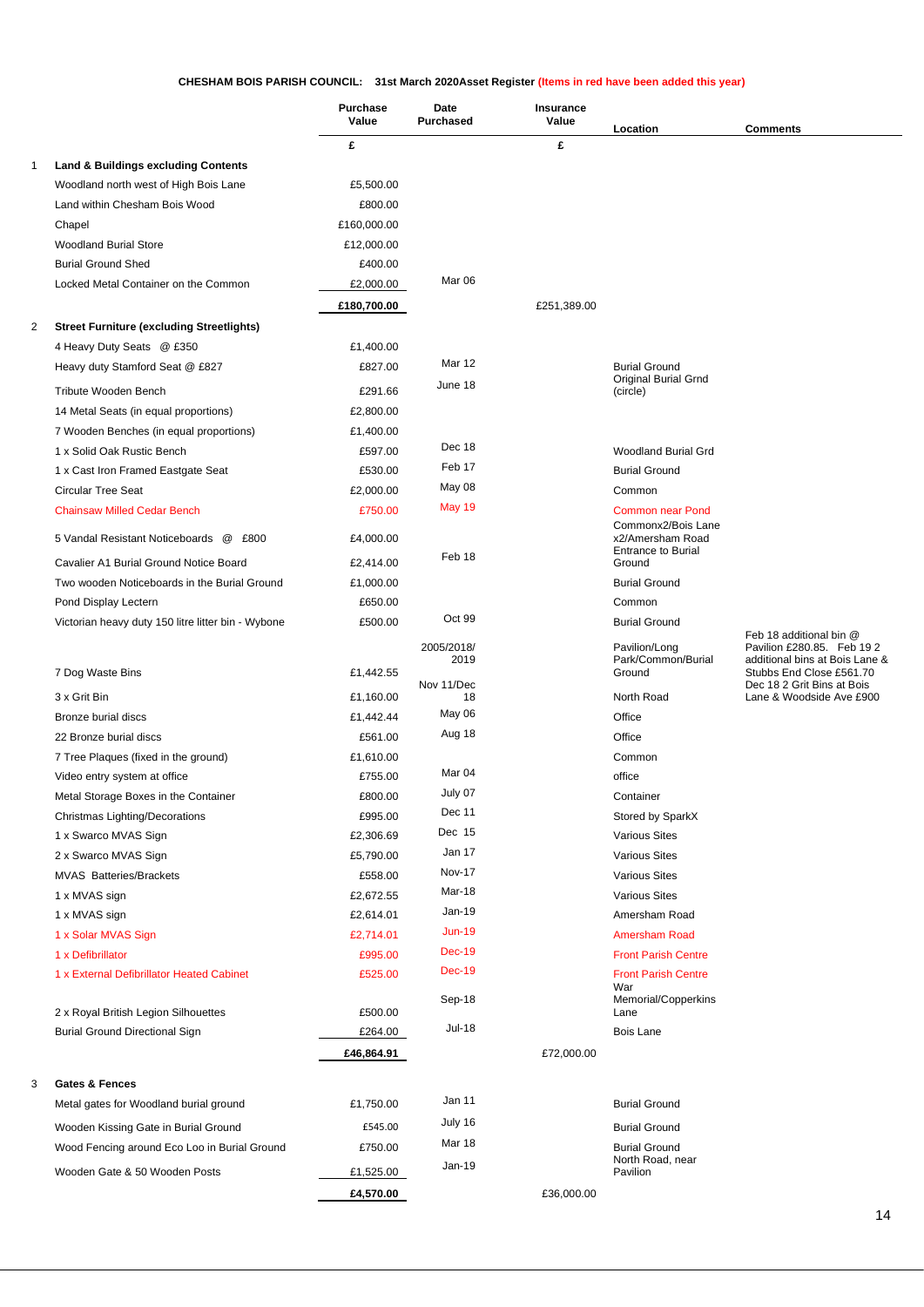| 4 | <b>War Memorial</b>                    | (impact only)                                       | £26,500.00         |                      | £48,000.00 |                      |                         |
|---|----------------------------------------|-----------------------------------------------------|--------------------|----------------------|------------|----------------------|-------------------------|
| 5 | <b>Playground Equipment</b>            |                                                     | £0.00              |                      |            |                      |                         |
| 6 |                                        | <b>Office &amp; Chapel Contents (Excluding VAT)</b> |                    |                      |            |                      |                         |
|   | <b>Chapel Contents</b>                 |                                                     | £16,000.00         |                      |            | Chapel               |                         |
|   | wooden table                           | Desk, Bookcase &, 2 x 4-drawer filing cabinets,     | £920.00            | Feb 95               |            | Office               |                         |
|   | 16 chairs@ £40 & Typists Chair         |                                                     | £730.00            | <b>Mar 95</b>        |            | Office               |                         |
|   | 4 Tables                               |                                                     | £200.00            | 1995                 |            | Office               |                         |
|   | <b>Window Blinds</b>                   |                                                     | £133.33            | Sept 95              |            | Office               |                         |
|   | <b>Carpet Tiles</b>                    |                                                     | £1,300.00          | July 94              |            | Office               |                         |
|   | <b>Framed Aerial Photo</b>             |                                                     | £252.00            | June 95              |            | Office               |                         |
|   |                                        | Framed Parish Map, Duke of Bed's Map, Pond Map      | £252.00            |                      |            | Office               |                         |
|   | Vista Plan Chest                       |                                                     | £560.00            | Nov 99               |            | Office               |                         |
|   | Fire Safe - Double Door                |                                                     | £650.00            | Mar 99               |            | Office               |                         |
|   | Fire Safe/filing cabinet               |                                                     | £300.00            | <b>Jan 95</b>        |            | Office               |                         |
|   | Steel case 3 door side filer           |                                                     | £165.00            | Nov 15<br>additional |            | Office               | Feb 20 1 x Co2 added to |
|   |                                        | 4 Fire Extinguishers , 2 @ chapel, 2 @ office       | £312.77            | Feb <sub>20</sub>    |            | Office & Chapel      | chapel                  |
|   | HP 17" Monitor                         |                                                     | £150.00            |                      |            | Office               |                         |
|   | <b>Computer Software</b>               |                                                     | £400.00            |                      |            | Office               |                         |
|   | Dell Inspiron 3650 Desktop and Monitor |                                                     | £602.00            | Sept 16              |            | Office               |                         |
|   | Dell Inspiron 17 5000 laptop           |                                                     | £649.00            | Sept 16              |            | Clerk's Home         |                         |
|   | Toshiba A 200 Lap Top Computer         |                                                     | £442.00            | Jul 07               |            | Safe                 |                         |
|   | Dell Latitude 3540 Laptop              |                                                     | £475.00            | Mar 14               |            | Office               |                         |
|   | Display equipment                      |                                                     | £593.00            | Sept 01              |            | Office               |                         |
|   | Panasonic KX-TG                        |                                                     | £60.00             | <b>Mar 13</b>        |            | Office               |                         |
|   | Myers Guillotine                       |                                                     | £162.00            | Nov 99               |            | Office               |                         |
|   | Laminator                              |                                                     | £269.00            | May 02               |            | Office               |                         |
|   | Epson EMP x 3 multimedia projector     |                                                     | £795.00            |                      |            | Safe                 |                         |
|   | Olympus Digital Camera                 |                                                     | £200.00            | May 10               |            | Safe                 |                         |
|   | c-Scope Metal Detector                 |                                                     | £150.00            | Dec 07<br>Oct 12     |            | Office               |                         |
|   | Leica Laser Distance Meter             |                                                     | £390.00            |                      |            | Safe                 |                         |
|   | Eco Loo - toilet facilities            |                                                     | £6,000.00          | Jan 14               |            | <b>Burial Ground</b> |                         |
|   |                                        | Parish Council Archives on CD Rom & microfiche      | £0.00              | Sept 17              |            | safe                 |                         |
|   | Trimble TDC GPS Device                 |                                                     | £995.00            |                      |            | Safe                 |                         |
|   | Juniper Geode GPS Receiver             |                                                     | £1,650.00          | Sept 17<br>Dec 17    |            | Safe                 |                         |
|   | Sentinel Camera/Tripod                 |                                                     | £3,300.00          | Jan 18               |            | Safe                 |                         |
|   | Xerox VersaLink C7020DN MFA3 Printer   |                                                     | £1,338.00          | Nov 18               |            | Office               |                         |
|   | 2 x Behringer B115W speakers & stands  | Behringer Radio Mic & Mixer/CD player & Leads       | £575.00<br>£232.57 | Nov 18               |            | Office<br>Office     |                         |
|   | CBPC Gazebo                            |                                                     | £765.00            | <b>May 18</b>        |            | Container            |                         |
|   |                                        |                                                     |                    |                      |            |                      |                         |
|   |                                        |                                                     | £41,967.67         |                      | £56,040.00 |                      |                         |
| 7 | <b>Sports Equipment</b>                |                                                     | £0.00              |                      | £18,000.00 |                      |                         |
| 8 | <b>Other Property</b>                  |                                                     |                    |                      |            |                      |                         |
|   | Chairman's Regalia                     |                                                     | £599.00            | Feb <sub>02</sub>    | £848.00    | Safe                 |                         |
|   | Uninsured Items under £301             |                                                     |                    |                      |            |                      |                         |
|   | <b>Extending Ladders</b>               |                                                     | £101.00            |                      |            | Office               |                         |
|   | Canon Copier Stand                     |                                                     |                    |                      |            | Office               |                         |
|   | Miscellaneous Office Items             |                                                     | £100.00            |                      |            | Office               |                         |
|   | Event Equipment - Gazebo               |                                                     | £101.00            |                      |            | Container            |                         |
|   | 50 Litter Pickers                      |                                                     | £300.00            |                      |            | Container            |                         |
|   | Thomas Harding Sign                    |                                                     | £137.85            | Nov 18               |            | <b>Bois Wood</b>     |                         |
|   |                                        |                                                     |                    |                      |            |                      |                         |
|   | 2 Litter Bins on the Common            |                                                     | £101.00            |                      |            | Common               |                         |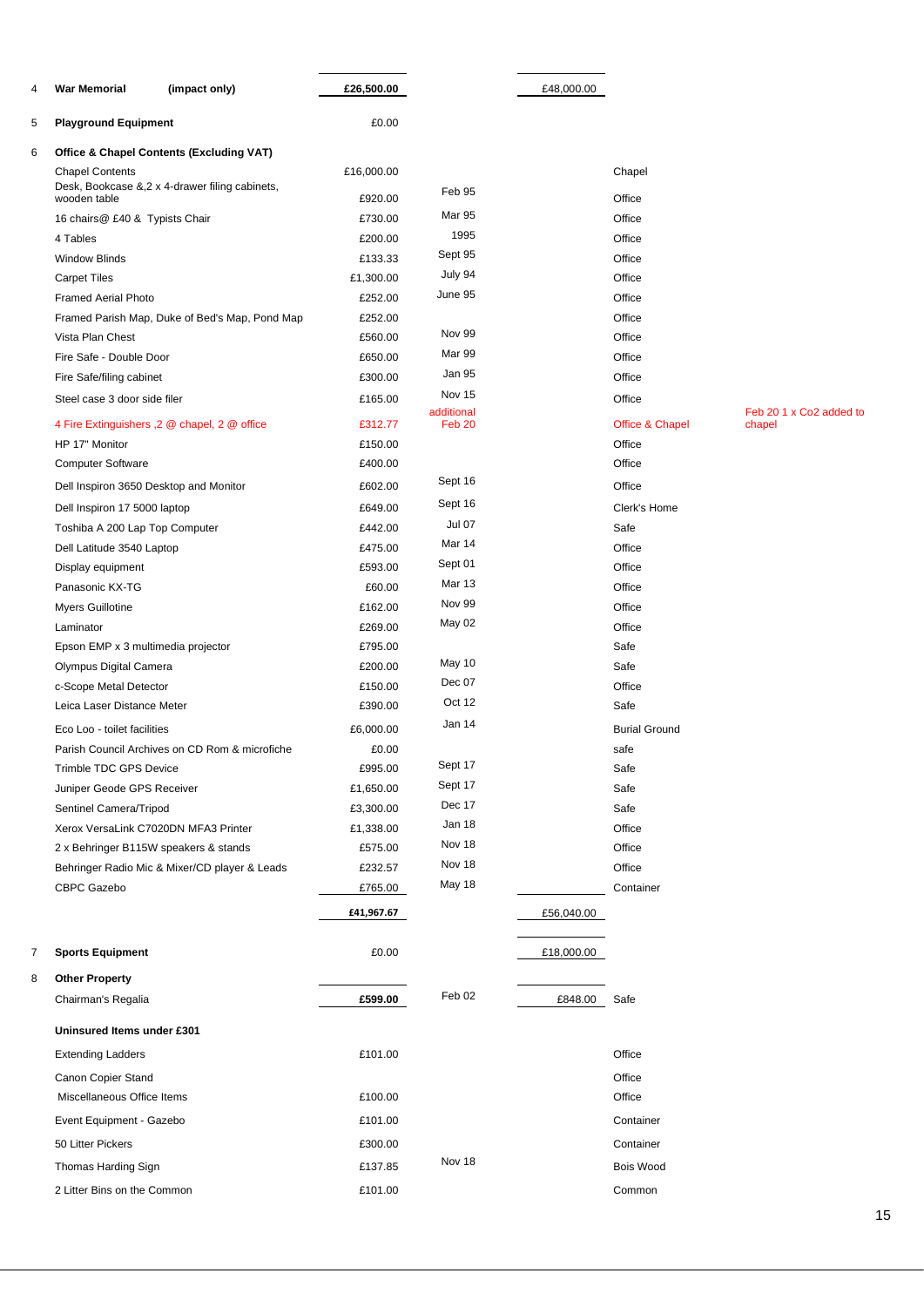| 20 Stainless Steel Catering Urn                                                                                                                                                  | £44.97                | Mar 19          |             | Office                                                                                                                              |
|----------------------------------------------------------------------------------------------------------------------------------------------------------------------------------|-----------------------|-----------------|-------------|-------------------------------------------------------------------------------------------------------------------------------------|
| 10 x Bottle Green Umbrellas                                                                                                                                                      | £120.00               | Nov 19          |             | Chapel                                                                                                                              |
| 8" x 8" Wooden Post                                                                                                                                                              | £300.00               | Mar 19          |             | War Memorial                                                                                                                        |
|                                                                                                                                                                                  | £1,305.82             |                 |             |                                                                                                                                     |
| <b>Streetlights</b>                                                                                                                                                              |                       |                 |             |                                                                                                                                     |
| 44 Streetlights on Columns<br>(1/2/3/4/7/8/10/11/12/15/16/18/19/20/22/23/26/27/28/<br>29/<br>31/32/33/34/35/37/39/43/44/46/47/48/49/50/51/53/54<br>/56/ 58/61/62/63/64/65)       | 41,766.00             |                 |             | 2015/16: disposal value £1800; 2016/17: disposal value<br>£3,744; 2017/18: disposal value: £13,176; 2019/20:<br>disposal Value £720 |
| 14 Streetlights on Poles<br>(5/14/17/21/27/36/38/40/41/42/52/55/57/59)                                                                                                           | 6,097.00              |                 |             | 2012/13: disposal value £7,260; 2017/18: disposal value<br>£1,584; 2019/20: disposal Value £360                                     |
| Conversion to LED February 13 of 11 lamps<br>(5/14/17/36/21/27/40/41/57/59/60)                                                                                                   | 9,176.00              |                 |             |                                                                                                                                     |
| 3 standard LED lamps - March 2016 (46/47/48)                                                                                                                                     | 1,080.00              |                 |             |                                                                                                                                     |
| 1 Heritage LED lamp - March 2016 (2)                                                                                                                                             | 1,600.00              |                 |             |                                                                                                                                     |
| 1 Heritage LED lamp- March 2016 (1)                                                                                                                                              | 1,450.00              |                 |             |                                                                                                                                     |
| 2 LED Heritage lamps Sept 2016 (54/61)                                                                                                                                           | 3,100.00              |                 |             |                                                                                                                                     |
| 3 Heritage LED lamps Sept 2016 (50/51/53)                                                                                                                                        | 4,650.00              |                 |             |                                                                                                                                     |
| Heritage & Steel Column - Feb 2017 addition (9)                                                                                                                                  | 2,150.00              |                 |             |                                                                                                                                     |
| 2 standard LED Lamps- March 2017 (64/65)                                                                                                                                         | 720.00                |                 |             |                                                                                                                                     |
| 16 standard LED Lamps Renewal Aug 17<br>$(18, 19, 20, 21, 22, 23, 26, 28, 29, 30, 31, 32, 33, 34, 43, 44)$<br>9 Heritage LED Lamps Renewal<br>$(3,4,8,10,11,12,15,16,35)$ Aug 17 | 5,760.00<br>11,700.00 |                 |             |                                                                                                                                     |
| 1 Standard LED Streetlight March 18 addition (24)                                                                                                                                | 1,500.00              |                 |             |                                                                                                                                     |
| 1 Heritage LED Streetlight March 18 addition (60)                                                                                                                                | 2,000.00              |                 |             |                                                                                                                                     |
| 1 Standard LED Streetlight March 18 addition (45)                                                                                                                                | 1,050.00              |                 |             |                                                                                                                                     |
| 1 Heritage LED Streetlight March 18 addition (13)                                                                                                                                | 2,000.00              |                 |             |                                                                                                                                     |
| 1 Column March 18 addition (30)                                                                                                                                                  | 550.00                |                 |             |                                                                                                                                     |
| 2 Standard LED Streetlight March 19 addition (66 &<br>67)<br>2 x Standard LED Streetlight Oct 19 addition (Milton)                                                               | 2,100.00              |                 |             |                                                                                                                                     |
| Lawns)                                                                                                                                                                           | 2,100.00              |                 |             |                                                                                                                                     |
| 1 x Standard LED Streetlight Aug 19 (25)                                                                                                                                         | 1,350.00              |                 |             |                                                                                                                                     |
| 3 Heritage LED Streetlight Aug 19 addition<br>(56/49/52)                                                                                                                         | 4,350.00              |                 |             |                                                                                                                                     |
|                                                                                                                                                                                  | £106,249.00           |                 |             |                                                                                                                                     |
| Total                                                                                                                                                                            |                       | £408,756.4<br>0 | £482,277.00 |                                                                                                                                     |

#### **Total**

NB: Values shown, with the exception of the Chapel, reflect the purchase price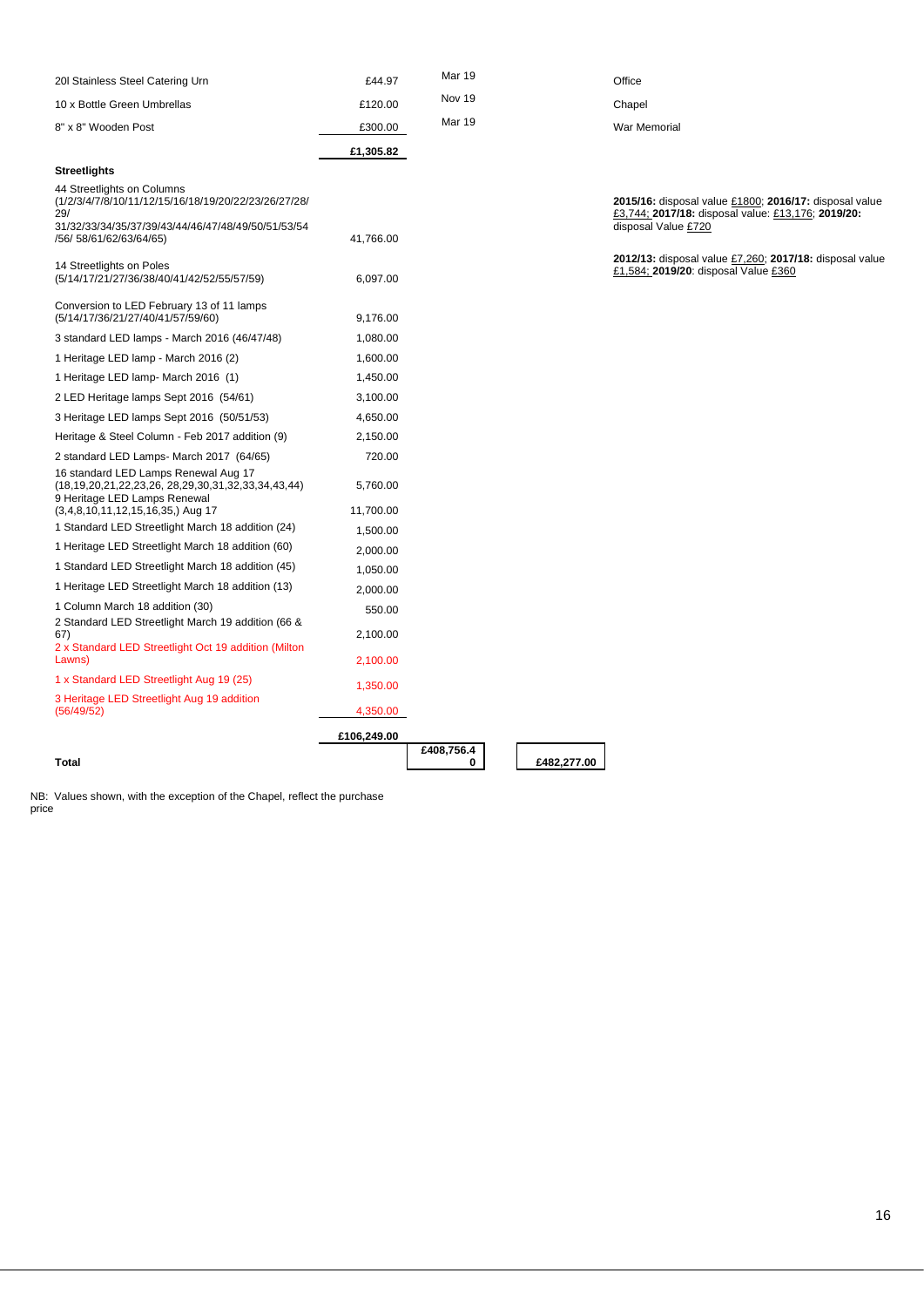#### **Disposal List**

|                                                                                            | Purchase<br>Value | Date<br>Purchased | Date<br><b>Disposed</b> |                                                          |
|--------------------------------------------------------------------------------------------|-------------------|-------------------|-------------------------|----------------------------------------------------------|
| 11 lamps & brackets from poles<br>(5/14/17/36/21/27/40/41/57/59/60) 11x £660               | £7,260.00         | Feb-13            | Feb-13                  |                                                          |
| 2012/13 TOTAL                                                                              | £7,260.00         |                   |                         |                                                          |
| 1 $lamp(2)$                                                                                | £360.00           | Mar-16            | <b>Jun-15</b>           |                                                          |
| 3 lamps (46/47/48) 3 x £360                                                                | £1,080.00         | Mar-16            | Mar-16                  |                                                          |
| 1 lamp $(1)$                                                                               | £360.00           | $Jun-15$          | Mar-16                  |                                                          |
| 2015/16 TOTAL                                                                              | £1,800.00         |                   |                         |                                                          |
| 2 lamps (64/65) 2 x £360                                                                   | £720.00           | Mar-17            | Sep-16                  |                                                          |
| 1 streetlight (9)                                                                          | £1,224.00         | Feb-17            | Sep-16                  |                                                          |
| 3 lamps(50/51/53) 3x £360                                                                  | £1,080.00         | Sep-16            | Feb-17                  |                                                          |
| 2 lamps - (54/61) 2 x £360                                                                 | £720.00           | Sep-16            | Mar-17                  |                                                          |
| 2016/17 TOTAL                                                                              | £3,744.00         |                   |                         |                                                          |
| Brother Phone/Fax/Ansaphone                                                                | £155.00           | 2000              | July 17                 | Disposed to Resolve IT Recycling Ltd                     |
| Office Shredder                                                                            |                   |                   | July 17                 | Disposed to Resolve It Recycling<br>Ltd                  |
| Dinghy                                                                                     | £153.00           |                   | July 17                 | Donated to Berk Bucks & Oxford<br><b>Wildlife Trusts</b> |
| Pond Waders and Tools                                                                      |                   | 1997              | July 17                 | Donated to charity                                       |
| 3 Stihl 15"Chainsaws                                                                       | £909.00           | 1999/2003         | July 17                 | Donated to Chiltern Society<br>Volunteers                |
| <b>Tirfor Winch and attachments</b>                                                        | £362.00           | 1999              | July 17                 | Donated to Chiltern Society<br>Volunteers                |
| <b>Brush cutter</b>                                                                        | £389.00           |                   | July 17                 | Donated to Chiltern Society<br>Volunteers                |
| Chainsaw gear/safety wear                                                                  |                   | 1997/2004         | July 17                 | Donated to Chiltern Society<br>Volunteers                |
| Acer Computer                                                                              | £420.00           | 2008              | Nov 17                  | Disposed to Resolve IT<br>Recycling Ltd                  |
| HP Officejet Printer / Scanner / Copier / Fax                                              | £100.00           | 2011              | Nov 17                  | Disposed to Resolve IT<br>Recycling Ltd                  |
| Sharp MX2300N Photocopier                                                                  | £1,600.00         | Nov 11            | Jan 18                  | Disposed for scrap                                       |
| Wooden Gates in the burial ground extension                                                | £405.00           | June 06           | Feb 18                  | Post/Gates Rotten removed for<br>safety reasons          |
| 24 lamps (3,4,8,10,11,12,15,16,18,19,20<br>22,23,26,28,29,30,31,32,33,34,35,43,44) 24x£360 | £8,640.00         |                   | Aug-17                  |                                                          |
| 3 streetlights (13/24/45) 3x £1224                                                         | £3,672.00         |                   | Aug-17                  |                                                          |
| 1 lamp on pole (21)                                                                        | £360.00           |                   | Aug-17                  |                                                          |
| 1 lamp & the Pole (60)                                                                     | £1,224.00         |                   | Mar-18                  |                                                          |
| 1 column $(30)$                                                                            | £864.00           |                   | Mar-18                  |                                                          |
| 2017/18 TOTAL                                                                              | £19,253.00        |                   |                         |                                                          |
| 3 lamps (56/49/25) x £360                                                                  | £1,080.00         |                   | <b>Aug-19</b>           |                                                          |
| 2019/20 TOTAL                                                                              | £1,080.00         |                   |                         |                                                          |
|                                                                                            |                   |                   |                         |                                                          |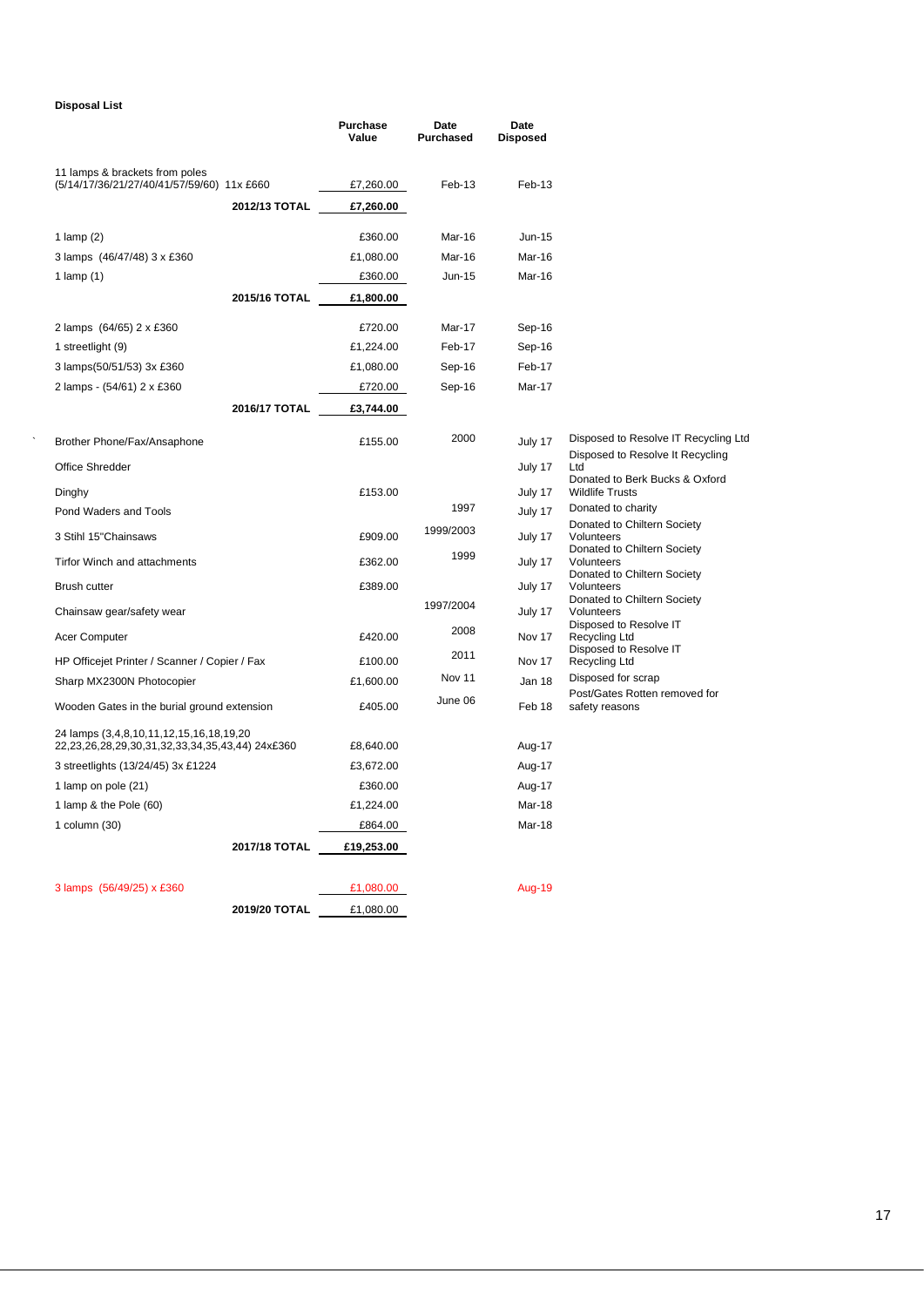## **Common, Woodlands & Burial Ground Maintenance Working Group Report** 16th April 2020

1. Management Plan for the Common and Woodlands

The replanting in Tenterden Spinney obviously had to be postponed because of the shutdown; the new trees we obtained from The Woodland Trust are being kept, planted in soil, by one of our contractors and we hope that a sufficient number will survive until October, which would be the next planting season.

A request for a large batch of trees, some 430 young trees, has been acknowledged by The Woodland Trust for delivery in November, when we hope to be able to plant in Bois Wood.

2. Burial Ground Maintenance

No progress yet on designs for a more attractive entrance to the burial ground with new flowerbeds and seating. Quotes are expected.

Our maintenance contractors are continuing to work during the current crisis, fortunately, and the maintenance regime started this week.

There continues to be instances of dog owners allowing their dogs off the lead in the burial ground so new signs have been placed on the entrance gates and at the top of the formal and woodland burial grounds emphasising that dogs MUST be kept on a lead in all areas and that this is a byelaw with a potential fine of £100 for disobeyance.

3. Common Maintenance

Nothing to report.

Cllr C Thomas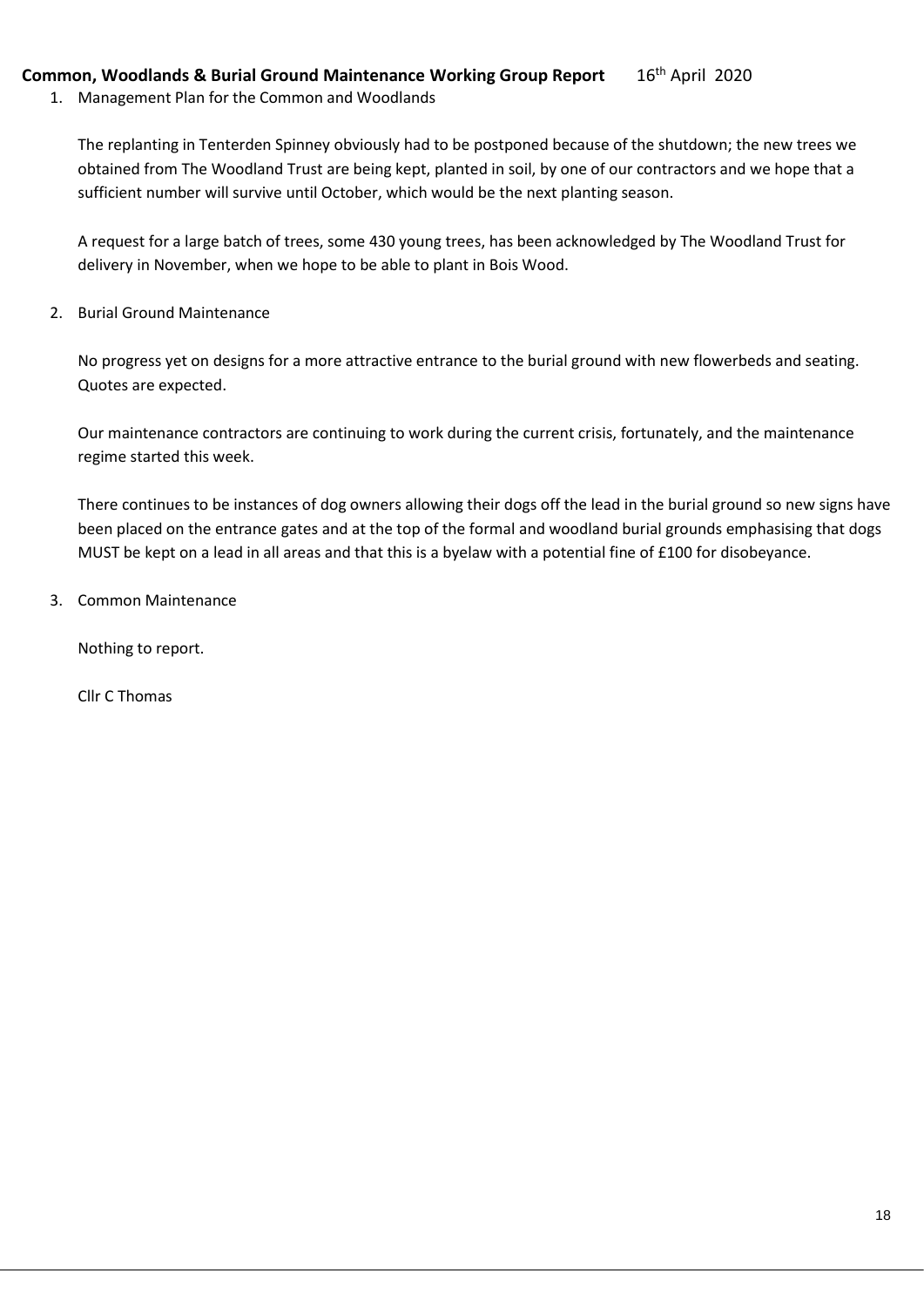

# **Council Meeting 20th April 2020**

**Burial Grounds Management Working Group Report**

## **Progress Against Defined Objectives**

| <b>Objective for Working Group</b>                                                                                                                                                                                            | <b>Details of Latest Progress</b>                                                                                                                                                                                                                                                                                                                          |
|-------------------------------------------------------------------------------------------------------------------------------------------------------------------------------------------------------------------------------|------------------------------------------------------------------------------------------------------------------------------------------------------------------------------------------------------------------------------------------------------------------------------------------------------------------------------------------------------------|
| <b>Improving Burial Ground Profile</b>                                                                                                                                                                                        | <b>Ongoing</b> Cllr Large and Clerk have drawn up a short article about the<br>BG winning CYA award which was published in "The Clerk" magazine.                                                                                                                                                                                                           |
|                                                                                                                                                                                                                               | The WG has approved the use of the Burial Ground as a film location,<br>with appropriate safeguards. Filming by a small independent maker<br>took place in July 2019, and links to the film will be made available for<br>social media/website use.                                                                                                        |
| Evaluating Impact of Advertising and<br>marketing initiatives to inform future<br>decisions                                                                                                                                   | Ongoing WG met on 12 <sup>th</sup> July to agree an advertising strategy in<br>various publications. It will be reviewed after a year.                                                                                                                                                                                                                     |
|                                                                                                                                                                                                                               | There have been two New Formal plot purchases, one Original<br>Formal, and one Woodland plot purchased in the last period, all by<br>non-residents, two being family plots. One lead resulted from a<br>Funeral Director recommendation, one from the Chiltern Society<br>magazine, one from an internet search, and one resulted from local<br>knowledge. |
| Developing plans for future Burial<br><b>Ground Events</b>                                                                                                                                                                    | <b>Ongoing</b> Planning of events will be dependent upon the<br>timing of any government announcements lifting the current<br>social distancing guidelines.                                                                                                                                                                                                |
|                                                                                                                                                                                                                               | VCWG had previously agreed 10 <sup>th</sup> June for a wildflower<br>identification morning under the auspices of the Beautiful Burial<br>Ground initiative. This event was advertised by the BBG<br>organisation – but must currently be in question.                                                                                                     |
|                                                                                                                                                                                                                               | The WG will support future Burial Ground open days linked to<br>the national heritage festival, as appropriate within government<br>guidelines.                                                                                                                                                                                                            |
|                                                                                                                                                                                                                               | This item will also include longer term planning for the Burial<br>Ground centenary in 2024, as plans develop.                                                                                                                                                                                                                                             |
| <b>Review Fees and Charges as</b><br>appropriate. ICCM best practice is that<br>fees and charges are formally reviewed<br>every 3-5 years. WG should also review<br>informally annually alongside budget<br>setting exercise. | Complete for 2019/20. Council approved a new schedule of<br>fees at the December meeting, which came into effect on 1 <sup>st</sup><br>January 2020.                                                                                                                                                                                                       |
| <b>Burial Ground Administration: Updating</b><br>electronic and paper database to reflect<br>best practice and to enable smooth link                                                                                          | <b>Ongoing</b> Clerk working through identified anomalies. The<br>Woodland and New Formal BG are now complete, with the<br>appropriate amendments also being made to the electronic<br>database, and the Original Formal is in progress, with four<br>sections completed.                                                                                  |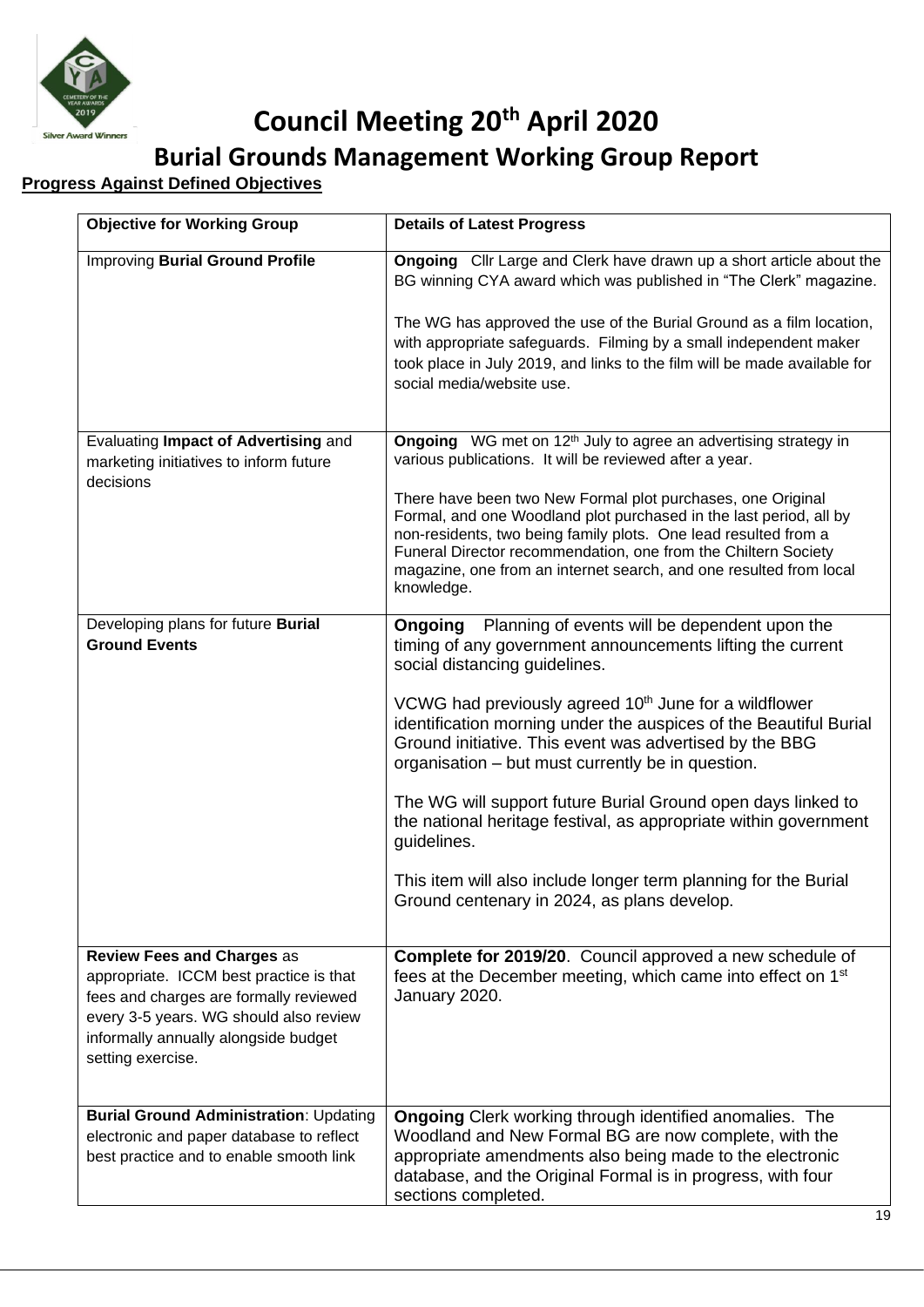| with data from the digital mapping of the<br>burial ground. | Clerk has agreed an action plan with Pear for developing<br>accurate mapping for all three areas of the BG.<br>The Original Formal map will be amended to take account of<br>what the Clerk finds when her review of anomalies is<br>complete.<br>New Formal: Clerk will GPS the existing graves and provide<br>data to Pear who can then complete an accurate new grid.<br>Woodland Burial - Clerk will GPS the existing graves. Another<br>contractor will GPS the trees. These can then be combined in<br>a new grid by Pear which reflects the new numbering system.                                                                                                                                                                                                                                                                                                                                                                                                                                                                                                                                                                                                                                                                             |
|-------------------------------------------------------------|------------------------------------------------------------------------------------------------------------------------------------------------------------------------------------------------------------------------------------------------------------------------------------------------------------------------------------------------------------------------------------------------------------------------------------------------------------------------------------------------------------------------------------------------------------------------------------------------------------------------------------------------------------------------------------------------------------------------------------------------------------------------------------------------------------------------------------------------------------------------------------------------------------------------------------------------------------------------------------------------------------------------------------------------------------------------------------------------------------------------------------------------------------------------------------------------------------------------------------------------------|
|                                                             | This physical mapping work is impacted by the Covid19 crisis. The<br>budget for this work has been rolled forward again to FY20-21. Clerk<br>has identified three providers of cemetery management software which<br>as part of the offer will liaise with Pear to link the data to the map.<br>Their charge to do this is part of the software set up fee. Clerk is<br>waiting for detailed quotes.                                                                                                                                                                                                                                                                                                                                                                                                                                                                                                                                                                                                                                                                                                                                                                                                                                                 |
|                                                             | Clerk will reissue grants for those plots in Original Formal (2), New<br>Formal (14) and Woodland Burial Ground (82) that are affected by<br>Council decision of November 2017 to renumber the plots. Those<br>plots in the Woodland Burial Ground which require renumbering are<br>dependent on the revised digital map to be produced.                                                                                                                                                                                                                                                                                                                                                                                                                                                                                                                                                                                                                                                                                                                                                                                                                                                                                                             |
|                                                             | Summary maps of the Grounds will be available once complete, in line<br>with best practice. In time, a limited database will also be searchable<br>online.                                                                                                                                                                                                                                                                                                                                                                                                                                                                                                                                                                                                                                                                                                                                                                                                                                                                                                                                                                                                                                                                                           |
| Evaluate Land Usage and Future Land<br><b>Needs</b>         | <b>Complete</b> Council considered Cllr Large's review at its meeting of<br>December 2019.                                                                                                                                                                                                                                                                                                                                                                                                                                                                                                                                                                                                                                                                                                                                                                                                                                                                                                                                                                                                                                                                                                                                                           |
| <b>Improving the Site Amenities</b>                         | <b>Ongoing</b> The following items will be taken forward (in<br>collaboration with CWBGMWG) once social distancing<br>restrictions have lifted:<br>Damp has been discovered in the internal Chapel walls at the rear<br>Ihs. Clerk is liaising with a contractor to identify the source of the<br>problem and its solution.<br>The tap in the Burial Ground is leaking and needs repair. Clerk<br>$\bullet$<br>identifying a contractor.<br>Funds to improve planting and seating near entrance/toilet/Chapel<br>$\bullet$<br>area have been approved in 2020/21 budget. Cllrs Thomas and<br>Large met contractors for landscaping ideas and to establish<br>quotes on 27 <sup>th</sup> February, and 5 <sup>th</sup> March with the remit to achieve<br>an attractive, low-maintenance and long-lasting solution. Quotes<br>are expected.<br>Plan (including providing appropriate reserves) for the upgrading<br>$\bullet$<br>and improvement of the access tracks in the Original and New<br>Formal Burial Ground.<br>Consider installing a new shelter for the Woodland Burial Ground<br>$\bullet$<br>mourners where large shed currently stands. In the meantime, 10<br>large umbrellas, with appropriate stand, are provided in the<br>Chapel. |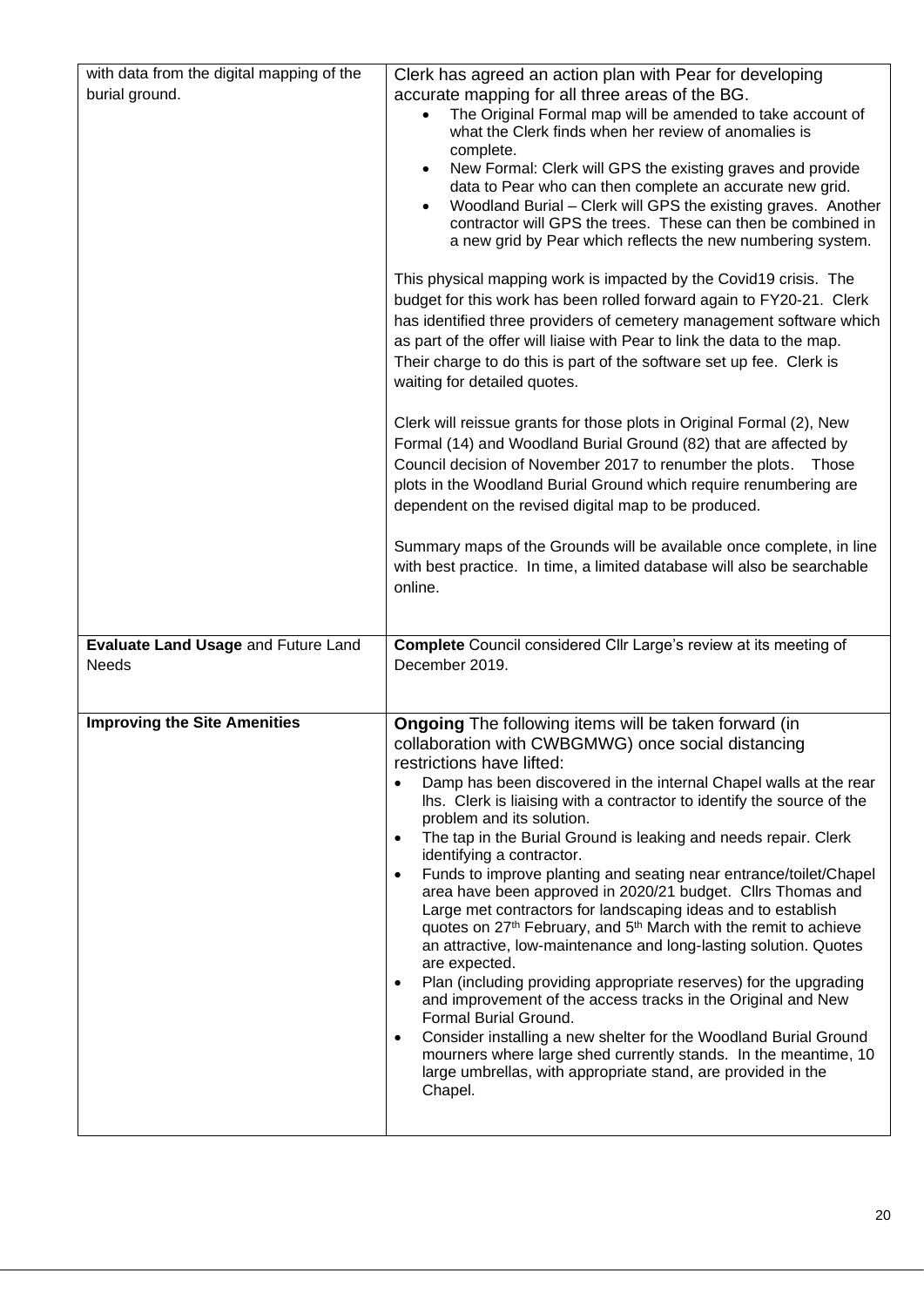## **Impact of Covid19 on Burial Ground Operation**

## General Access

Working Group considered the impact of the latest Government guidance following the publication by the ICCM on 6<sup>th</sup> April which confirmed that cemeteries can, in general, stay open to members of the public. The only ones which need to shut are those which are part of a crematorium complex, or where particular view of circumstances and risk mean that a local decision to close is made.

Working Group noted that the Burial Ground does not receive visitors in any numbers which would cause concern or exceed the government social distancing or gathering guidelines. It also recognised the solace that being able to tend a loved one's grave offers at a difficult time. The Burial Ground, including its meadow, also provides part of the routes which are being used by residents for daily exercise.

Therefore, WG concluded that Council should try to retain limited access to the BG for as long as possible in line with our statutory duty, whilst we don't believe we have any problems with overcrowding, and consistent with doing our best for the more general health and well-being of our Chesham Bois residents.

Some additional measures have been put in place to manage risk for both BG staff and visitors:

- Notices have been put on the pedestrian gate, noticeboard, and other strategic points around the BG, reminding people of the basic government advice – in particular social distancing, staying home (except for the four exceptions) and washing hands. Also, reminder that dogs strictly on lead.
- Vehicle gates will remain locked, except for funerals or other specific purpose, until further notice.
- Visitor leaflets have been removed from the holder by the noticeboard this is both to avoid an unnecessary point of physical contact, and BG tourism is not consistent with current Government restrictions anyway.

WG also considered any further actions that might be required, should the Government issue a future instruction to close access to cemeteries:

- WG have identified the points which might need to be sealed off with hazard tape to deter access, and also the places where notices informing visitors of closure would be placed. It is recognised that with so many informal boundaries, it would not be possible to physically "lock" the Burial Ground to all access.
- WG will also consider whether there is anything Council could do to help mitigate the concerns of those who worry about a loved one's grave being left untended. There may be best practice from other cemeteries that have already had to close.

### Funerals

Additional measures have been taken to promote safety of staff and visitors for funerals. The full regulations have been posted to the BG Facebook page and made available on the website.

- Limitations have been placed on the numbers of people attending funerals with detailed guidance covering the use of the Chapel.
- Following an initial deep clean, additional cleaning specifications are in place for the Chapel and Toilet, together with the provision of additional hand sanitiser during services.
- Measures are in place to ensure appropriate social distancing, both for the handling and generation of paperwork, and for the presence of our sexton to witness the burial. There are also working practices established and designated alternates in place should any BG staff require a period of self-isolation.
- Clerk and Sexton already have appropriate authority to further limit access to toilet and Chapel should that be required to ensure safety with an increased throughput of Burials.
- Buckinghamshire Council is monitoring numbers of funerals to assess any increase in burials in the County. Clerk is making weekly returns as part of this exercise.

### Natural Burials in the Woodland Burial Ground

WG also considered the impact of current revised burial practices relating to those who have died of Covid-19. For the protection of NHS and funeral staff concerned about viral loading – the bodies of those who die following Covid-19 infection are being released in body bags. These bags are non-biodegradable, biodegradable alternatives to body bags are not freely available. A Funeral Director taking charge of a body therefore must decide whether they will keep the bodies in in the body bags in preparation for burial. To do so, avoids infection, but can prevent some services for families such as viewings. As there are currently no hard and fast rules in place, each Funeral Director will be deciding on the basis of their own judgement of risk, whether they will remove the body bag or not, prior to placing in a coffin, shroud or casket.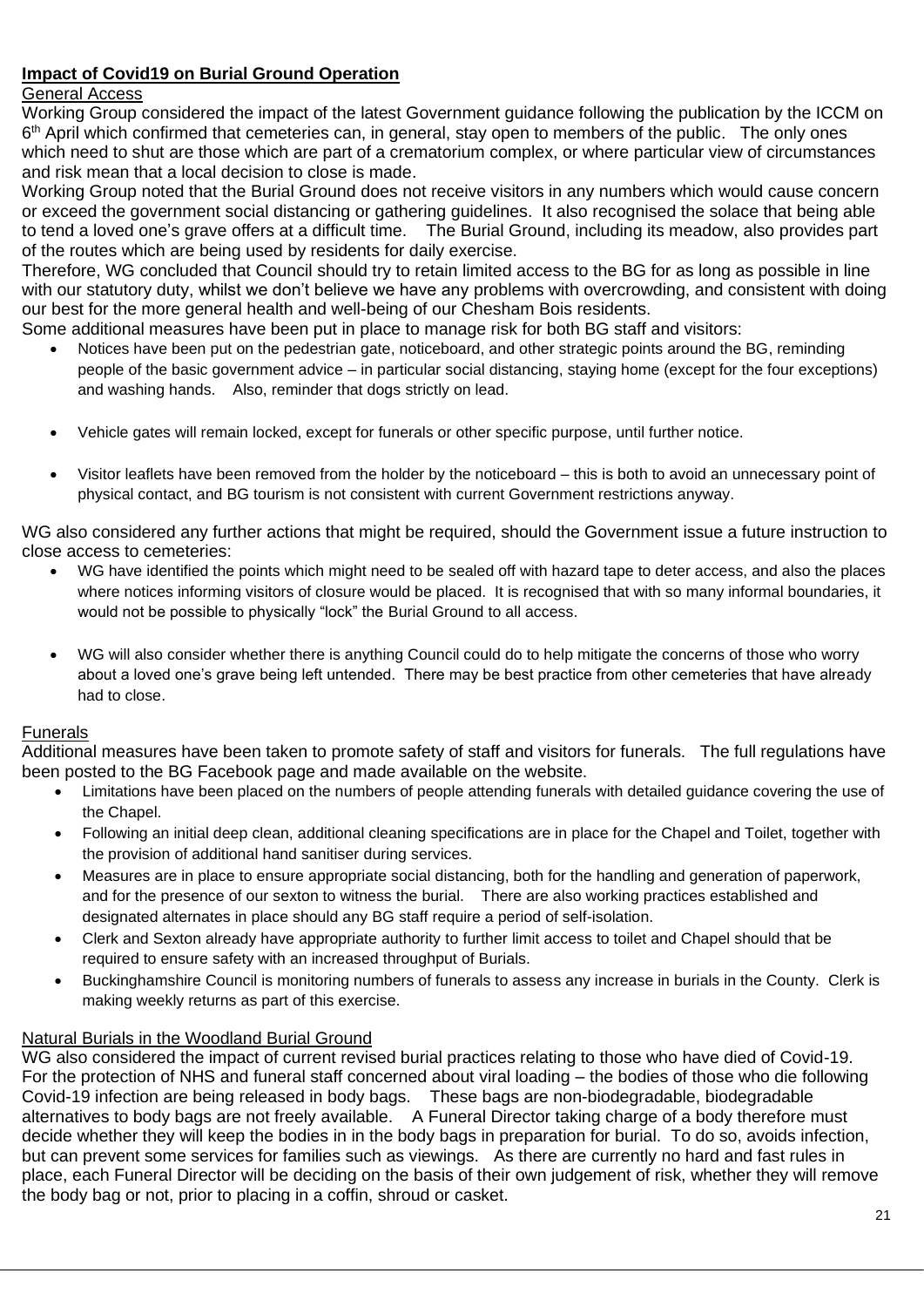In order to maintain the Woodland Burial Ground accredited status as a Natural Burial Ground, we cannot allow burial in any material that will not decompose. Our current regulations make this clear – and have always done so – and the wish to be able to return completely to nature without leaving any lasting remains is the reason why so many make our Woodland Burial Ground their choice.

The logic of so many WG decisions in relation to the Burial Ground is to support families with individual choices wherever possible, and to enhance and preserve the unique nature of our different burial ground areas.

On that basis, WG have confirmed that we will not unilaterally prevent burials in our Woodland Burial Ground, as other members of ANBG have done. Instead WG agreed the following protocol:

- Although FDs are already given a copy of our terms and conditions when dealing with funerals, those booking a burial in the WBG will be explicitly reminded of the rule that all burial materials should be biodegradable.
- It will then be for a FD handling a particular burial whether they feel they can comply with our regulations. If they can, then the burial can take place in the Woodland Burial Ground plot as planned. If they cannot, then the family will be offered an alternative plot in the New Formal Burial Ground (which can offer similar views and is nearest to WBG).
- If a family has to switch from a pre-reserved Woodland Burial Ground plot to one in the New Formal as a result of this restriction – they will not incur any additional cost. The Woodland plot will be released and the Formal plot allocated without further charge.

## **Action for Council**

Councillors are invited to note the progress against objectives made.

Jane Large April 2020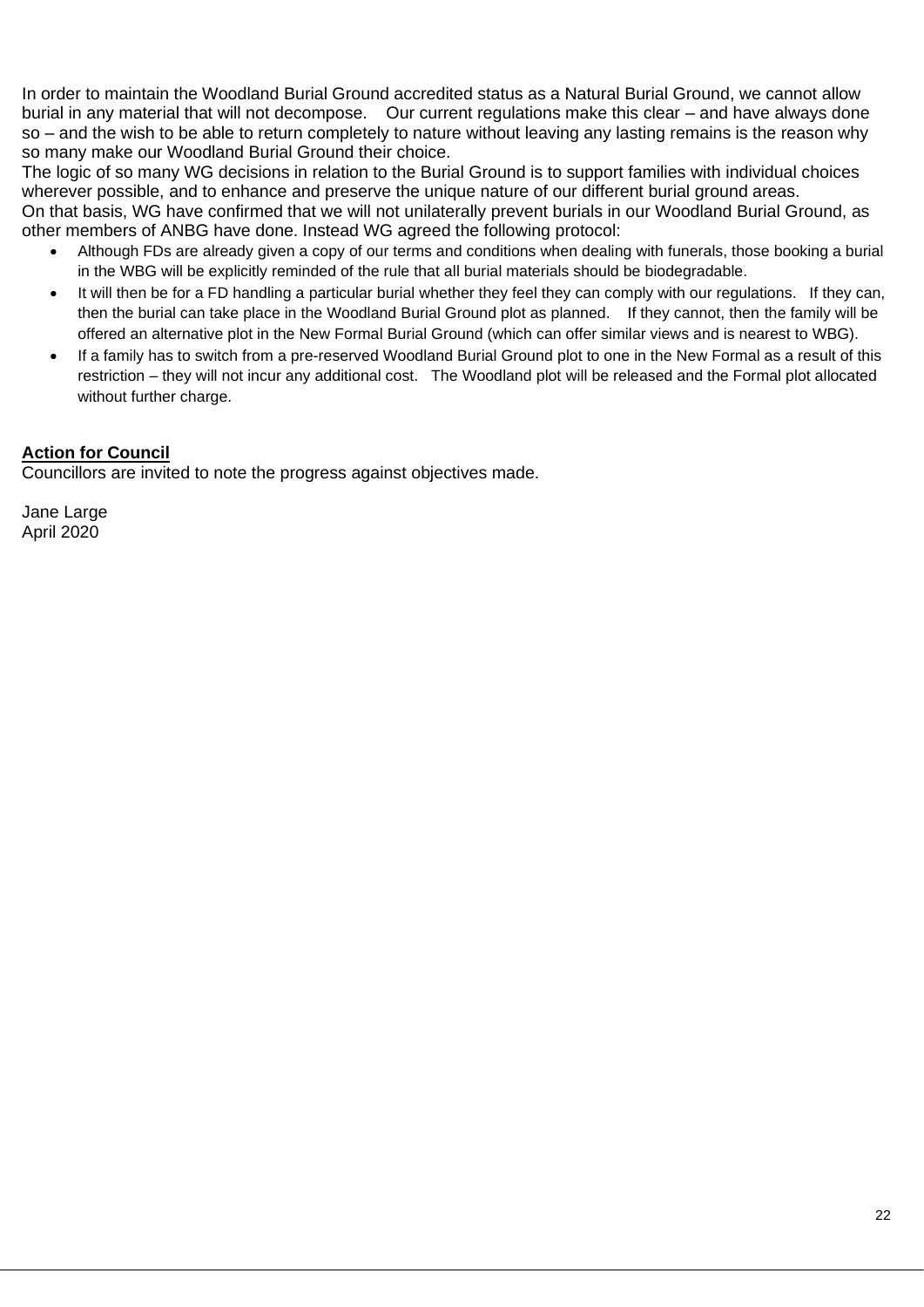## VCWG Report – Coronavirus

13 March I invited PC to agree to meet to react to the Coronavirus situation.

15 March David, Clive and I met at David's house. The three of us discussed what our response should be and agreed it should be a leaflet drop which we would put together and get approval from the Council.

Rob set up an email "[cheshamboishelphelp@outlook.com](mailto:cheshamboishelphelp@outlook.com)" and we put the contact details of 3 councillors to deal with requests. We established a Microsoft "Teams" App which is available to all PC members and provides an up to date list of helpers and a current list of requests from residents and responses.

By 18 March with help from Ana María Harbottle to design the leaflet we agreed the final version and an order was placed with Orbit Press in Chesham ( £215 ).

The printing was complete on the 19th March and collected for distribution in the village. We started delivering leaflets on the 20th and this was completed by the Tuesday 21.

Our first request for assistance was on 20 March from Laurel Court and over the next three weeks we have had over 20 requests for assistance - namely for food shopping, prescriptions and also for help with plumbing problems. And we have been able to provide assistance in all cases. We also had a request to find support for a vulnerable relative in Yeovil ! This we were able to that day via social media and we received a follow up call 3 days later from the Yeovil Council.

The establishment of YourAmersham Coronavirus Help page on Facebook has put together a network of helpers and the platform has spread to CB with great success. The Bucks Free Press published a short article on Friday 3rd April about local community support groups written by Alison Bailey which included the CBPC initiative. The existence of our leaflet has been an asset to the elderly and vulnerable who are not on social media and Facebook in particular. And we have been using the list of SPOC from the YourAmersham page to provide volunteers along with doing our own deliveries and pick-ups.

The local supermarkets are now more aware of prioritising the self-isolating and vulnerable residents and have improved their home delivery service. We are getting fewer requests for help but are still picking up calls and emails. In addition to providing genuine help to vulnerable people the leaflet has also shown the council to be proactive and supportive and reinforced the important role of the Parish Council within the community.

Cllr John Bailey 15 April 2020